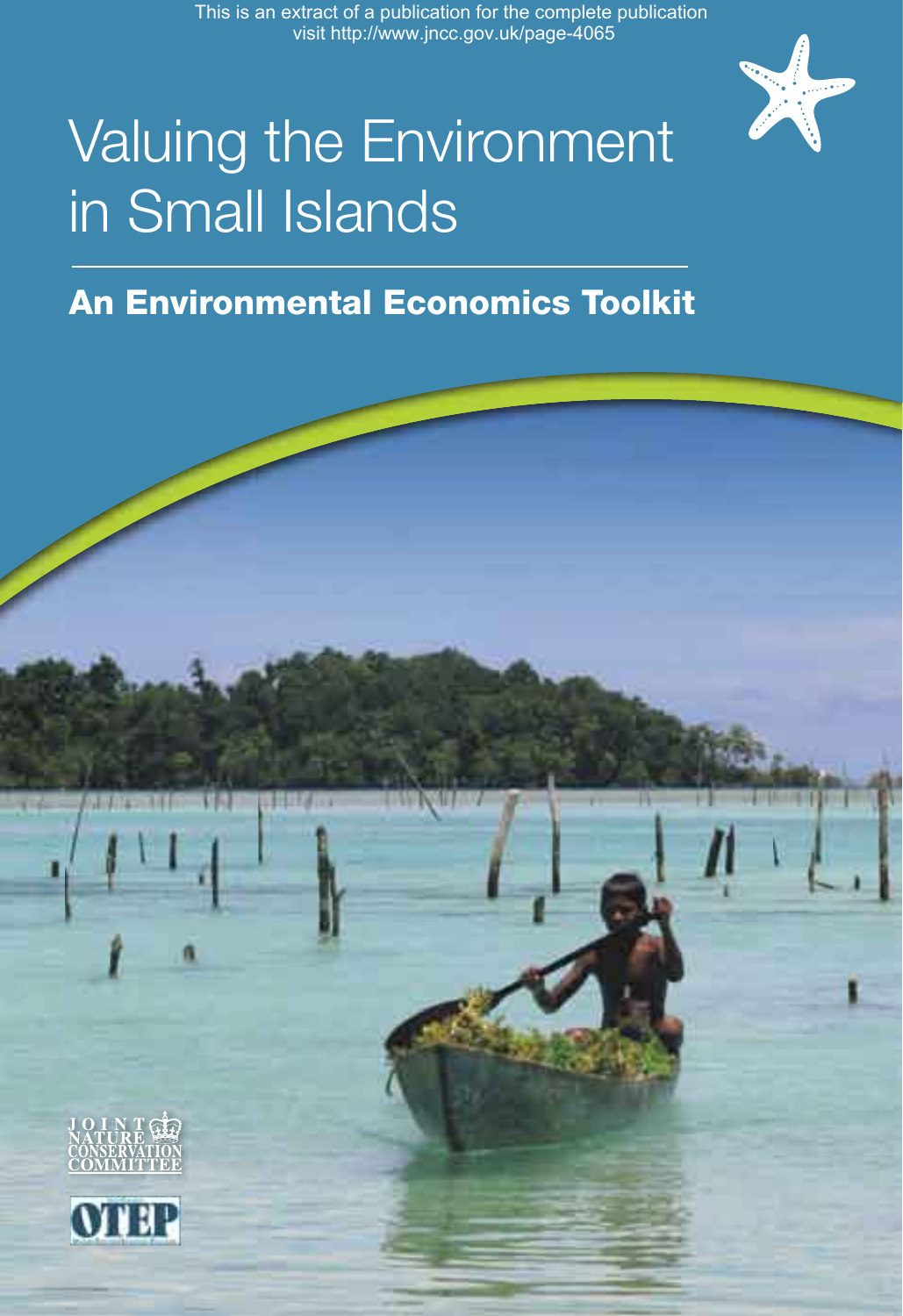Sampling methods are frequently used by government statistical departments and as such this department should be contacted for further information. If this is not an option many resources on sampling are available on the internet, an excellent resource is the UK Government National Audit Office 2000 publication "A practical guide to sampling".

#### **Sampling**

**Information** 

To ensure that you identify the correct sample from whom to collect data specific methods should be used. There are nine main methods which produce different levels of accuracy (Cluster sampling; Convenience sampling; Judgement sampling; Multistage sampling; Probability proportional to size; Quota sampling; Simple random sampling; Stratified sampling; and Systematic sampling). These are all described in detail in the UK Government National Audit Office 2000 publication "A practical quide to sampling". See: **http://www.nao.org.uk/publications/Samplingguide.pdf**

#### **6.6 Data limitations**

Data are not always available to the quality and standard that is desirable. Three main issues affect the quality of data:

*Data availability*: Data may not be available over a long period of time, simply because no one has collected data over time. This might mean that there are no baseline data against which change can be compared. In other cases a variety of different groups may have been collecting data using different methods. This could mean that the data are not comparable and should not be pooled. Finally, for various reasons there can be gaps in the data. This may be due to hazards affecting data collection, inadequate resources being made available for data collection or simply data collection not being prioritised.

*Data accessibility*: Even when data are available, they may not be available for the analysis. In many cases the private sector collect data, for example large multinational corporations often undertake environmental audits – which assess their impacts on the environment around them. To do this they collect baseline data. However, these reports are internal to the company and the data are often not shared. Even within governments there may be a lack of willingness to share data sets across government departments.

*Data quality*: Where the data do exist and are available, they may not always be of the highest quality, again, perhaps because of a lack of resources invested in their uptake, or because of a lack of prioritisation of careful data collection.

There are several types of problems that may occur in data quality, which call for solutions. First, where resources are available but limited, options would include: reducing the size of the sample engaged, and extrapolate future impacts from existing data. Second, where there is very poor data and no resources available to undertake an impact assessment or to collect economic values, then the best option would be to identify an academic partner who may be able to identify a student to collect this data as part of a masters dissertation or as part of a PhD thesis. Third, other options in this case would be to contact NGOs or external funders who may be able to release funds to collect the data needed.

# Decision support tools



7

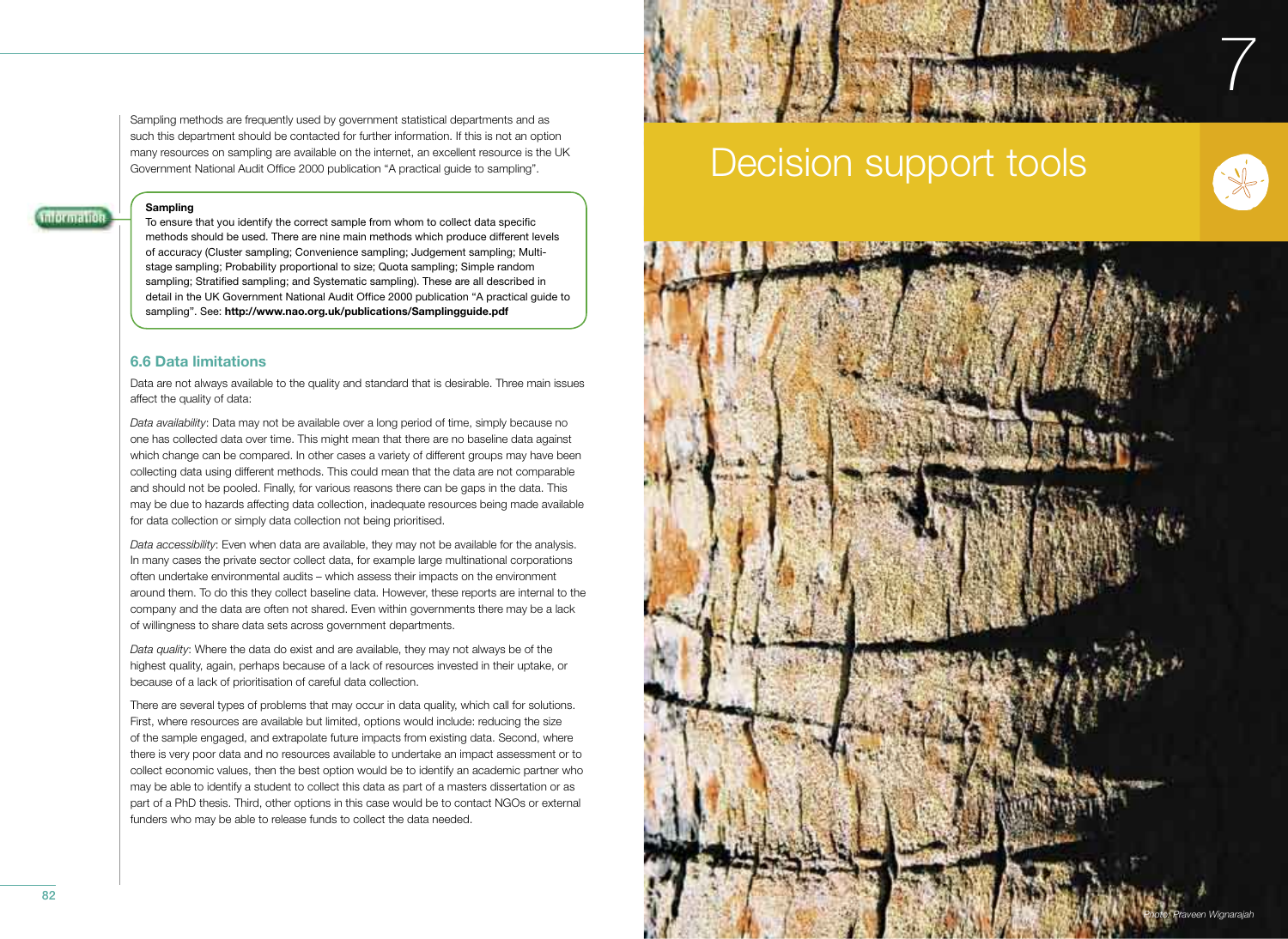## Decision support tools

#### What you will learn in this section:

- The main economic decision support tools that are available for evaluating projects
- The basic steps in applying each decision support tool
- The strengths and weakness of each decision support tool, and when they are likely to be most appropriate
- How to deal with risk, uncertainty, and distributional and spatial *issues*



#### **7.1 Introduction**

There are a number of decision support tools available to help decision makers to structure the valuation information, in order to weigh-up the alternative scenarios, and select between alternative investments, projects, or policies. The choice of which decision support tool to use will largely be determined by the type of decision problem and the availability and nature of information related to each potential option.

When all the impacts of alternative options can be quantified in monetary terms, the most common tool for appraisal is cost-benefit analysis (CBA). This decision support tool involves summing up the value of the costs and benefits of each option and comparing options in terms of their net benefits (i.e. the extent to which benefits exceed costs).

For decisions that involve selecting between options to achieve a single specific goal (e.g. meeting air pollution standards, or supplying a specified quantity of clean water) and where all costs can be expressed in monetary terms, the cost-effectiveness analysis (CEA) decision support tool should be used.

In the situation that not all relevant criteria (costs and benefits) to the decision can be expressed in monetary values, but can only be expressed in other units or in qualitative terms (i.e. impacts can be ranked in order of importance), multi-criteria analysis (MCA) is a useful decision tool.

#### **7.2 Cost-Benefit Analysis**

Cost-benefit analysis (CBA) is the most commonly used decision support tool for assessing and comparing economic and financial trade-offs. It is the standard tool for appraising and evaluating investments, projects and policies within many government departments and donor organizations. CBA is a decision support method in which the costs and benefits of alternative options are expressed and compared in monetary terms and it provides a framework into which monetised environmental values can easily be integrated. CBA provides an indication of how much a prospective project or investment contributes to social welfare by calculating the extent to which the benefits of the project exceed the costs – essentially society's "profit" from a project. It is important to recognise the difference between a CBA that is carried out from the perspective of society as a whole (societal or economic analysis or extended CBA) and CBA that is from the perspective of an individual, group, or firm (financial analysis).

The main steps in performing a CBA are presented in Figure 7.1, showing how these steps fit with the overall framework of analysis advocated in this toolkit. These steps are described in detail below:



Figure 7.1 Methodological steps in costbenefit analysis

**1. Define options.** The first step in a CBA (and in any evaluation framework) is to identify the alternative options to be considered. The options under consideration will generally be specific to the particular problem and context, but may include investments, projects, policies, development plans etc. It is important to have a clear and detailed description of what each option is.

See Scenario development and impact assessment sections in Chapter 4.

2. Identify costs and benefits. Identify all negative impacts (costs) and positive impacts (benefits) related to each option under consideration. This includes costs and benefits accruing to all affected groups and individuals (not just those involved in the project development) and costs and benefits that are incurred in the future. It is useful to describe the geographical and temporal boundaries of the analysis, i.e. the area and number of years over which costs and benefits occur.



3. Identify the distribution of impacts. Costs and benefits of alternative options will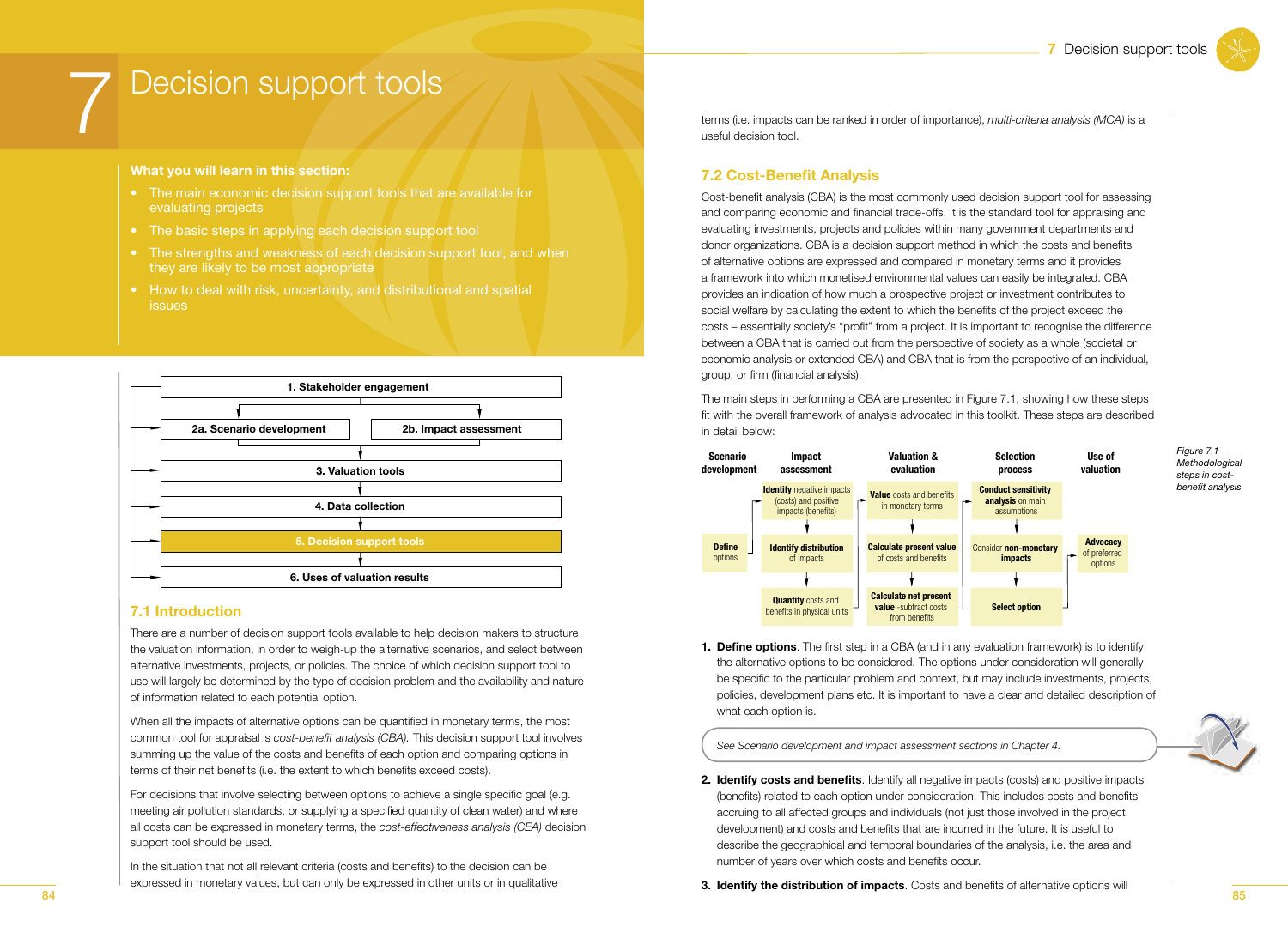not be distributed evenly over the various individuals and groups that are impacted by a project – see Section 7.5 for more detail on distributional issues. Although the overall impact of a project may be positive, some groups may lose out while others gain. The distribution of costs and benefits (and the potential need for compensation) therefore becomes an important determinant of whether a project is acceptable and desirable. The gainers and losers from each option should be identified using categories that are relevant to the context in question. Relevant groups might be defined by income class, ethnic group, profession, location etc.

- 4. Quantify costs and benefits in physical units. Each cost and benefit should be quantified in relevant physical units for each year in which it occurs. It is useful to use spreadsheet software such as Excel to create a table with each cost and benefit item represented by a column and each year included as a row.
- **5. Value costs and benefits in monetary units**. Quantify each cost and benefit in monetary units for each year in which it occurs. In cases where costs and benefits are not directly observable in monetary terms in well-functioning markets (as is the case for many environmental impacts), estimates should be made using non-market valuation methods or value transfer.



- **6. Calculate present values**. Calculating present value (PV) involves discounting values that occur in future years (see temporal distribution of impacts in Section 7.5). Present value costs and benefits should then be summed across years to obtain the total present value costs and benefits.
- **7. Calculate the net present value (NPV)**. The net present value (NPV) of each option is calculated by simply subtracting the present value costs from present value benefits. A positive NPV indicates that implementing a project will improve social welfare. The NPVs of alternative investments should be compared in order to identify the most beneficial project.
- **8. Calculate the benefit cost ratio (BCR) and internal rate of return (IRR).** The results of a CBA can also be represented by two other indicators of a project's worth (in addition to NPV). These are the benefit cost ratio (BCR) and the internal rate of return (IRR). BCR is the ratio between discounted total benefits and costs, and shows the extent to which project benefits exceed costs. A BCR greater than 1 indicates that the benefits of a project exceed the costs. The IRR is the discount rate at which a project's NPV becomes zero. If the IRR exceeds the discount rate, the project generates returns in excess of other investments in the economy, and can be considered worthwhile.
- **9. Conduct sensitivity analysis**. Information on the monetary values of costs and benefits of alternative options will often not be known with absolute certainty. Uncertainty over the values or assumptions included in the analysis leads to the results also being uncertain. Different values may have resulted in a different ordering of options in terms of NPV. It is therefore necessary to recognise areas of uncertainty and test how sensitive the results are to changes in values or assumptions (see Section 7.5 below).
- **10. Select option**. Based on the information generated on the NPV of each option, the sensitivity of the results, the distribution of impacts, and additional non-monetary information, a decision maker can select the most preferred option.

**11. Use the results.** The results of the CBA can be used in various ways to influence a decision over a policy or project. See Chapter 8 for more details on how to use the findings of valuation studies that are fed into CBAs.

#### Strengths and weaknesses

The steps in a CBA, as set out above, are largely computational and should be completed by an analyst. As such, the results of a CBA of alternative options can be computed reasonably quickly. The process of conducting an MCA, on the other hand, requires input from relevant stakeholders in setting weights. The MCA process is therefore slower and more labour intensive.

An important drawback of CBA is the requirement that all costs and benefits need to be expressed in monetary terms. Although economic valuation methods have been developed to estimate values for a wide range of non-market environmental goods and services, there are still considerable limitations to the accuracy and reliability of results in some areas. Furthermore, the application of non-market valuation techniques can be expensive and time consuming. For these reasons it may not be possible to estimate monetary values for some costs and benefits and so they cannot be entered into a CBA. Whether or not the omission of certain costs and benefits that cannot be monetised affects the decision result is case specific. In some cases the omitted impacts can be significant.

#### *Example Box 7.1: Kihei's algae, Hawaii*

Algae blooms have been a recurring problem on reef flats off the southern and western coasts of Maui for many years. This has caused significant, but localized, disturbance to the beach front, both in terms of its unattractive appearance and unpleasant odour. Potential contributing factors include wastewater discharge, leaching of injection wells, storm water and agricultural runoff, and golf course runoff. This leads to nutrient enrichment of the shallow reef area, which can cause phytoplankton blooms, affecting coral health. The major algal blooms occur in the North Kihei area, which has an algae cover of over 50 percent. The North Kihei algae problem is both a costly nuisance and a direct biological threat to local coral resources.

This case study estimated the net-benefits of solving the algal bloom problem in Kihei. Annual benefits were estimated for two scenarios: one with and one without nutrient reduction. Not surprisingly, the annual benefits further decline from US\$25 million to US\$9 million if the coral reef gradually disappears and algae blooms continue to occur. However, in a situation where nutrients are successfully reduced, the annual benefits will eventually increase by almost US\$30 million. The majority of this increase can be attributed to the growth in property values. In addition, recreational values, in terms of snorkeling and diving, increase over time by about \$2 million.

Upgrading the sewerage plant is estimated to cost US\$13 million in capital investments and US\$0.5 million per year in operating costs. The net present value of reducing nutrients by up-grading the sewerage plant is calculated to be \$170 million using a discount rate of 5% over a time-period of 50 years. Note that several important additional benefits, such as reductions in health risks and water savings, have been excluded from the study. Therefore, even larger expenditures on sewerage and run-off reductions would certainly be a worthwhile investment; they would benefit both the economy and the marine environment. *Source: Van Beukering and Cesar. (2004)*

#### example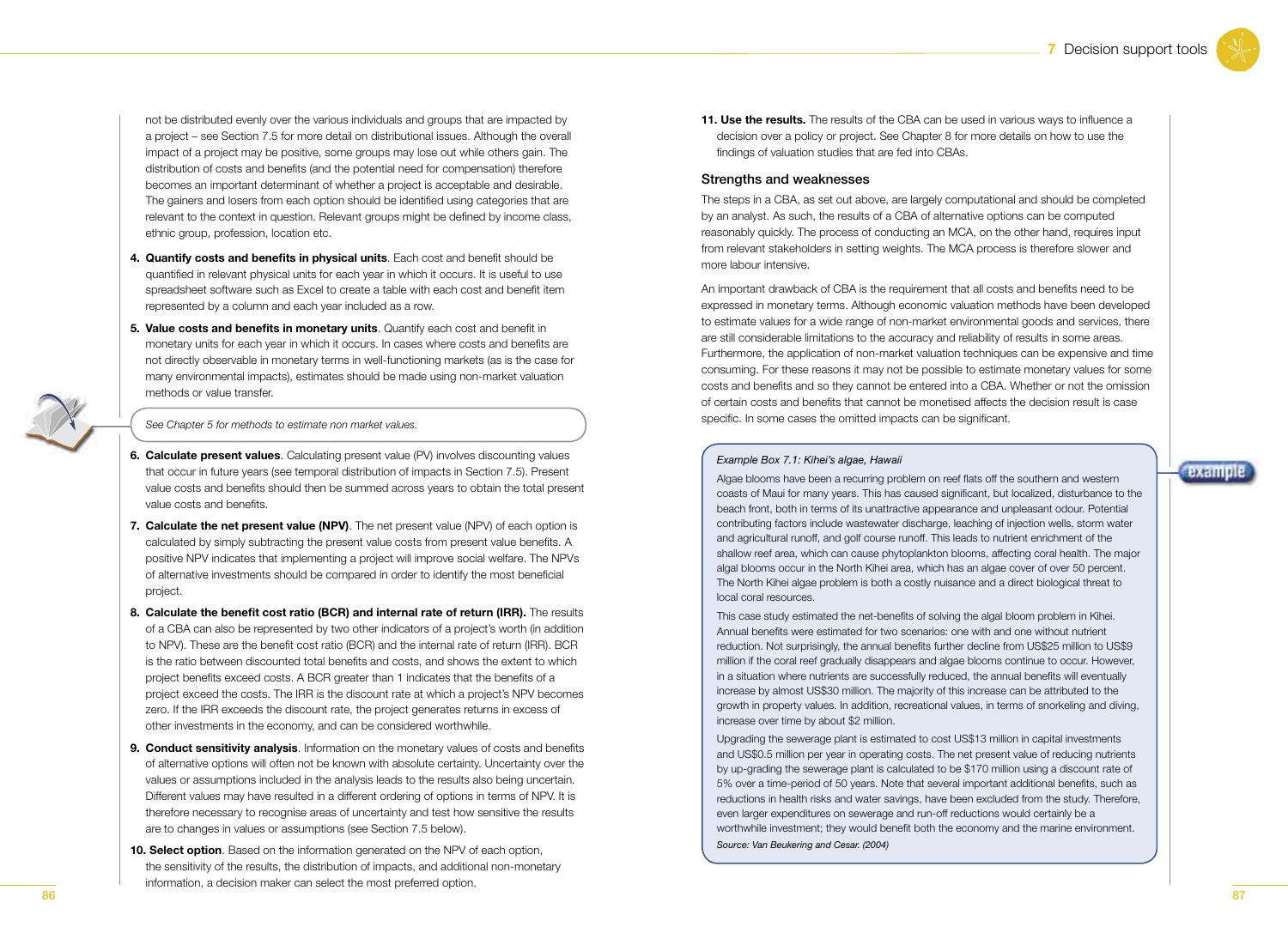#### **7.3 Multi-Criteria Analysis**

Multi-criteria analysis (MCA) has become a well-established tool for decision making that involves conflicting or multiple objectives. MCA can be used to establish preferences between alternative options by reference to a set of measurable criteria that the decision making body has defined. Unlike in a CBA, criteria do not need to be quantified in a common metric (i.e. money). Instead MCA provides a number of alternative ways of aggregating the data on individual criteria to provide indicators of the overall performance of options. This allows the inclusion in the analysis of effects that cannot be expressed in monetary terms. The basic idea behind MCA is to define a framework that allows the integration of different objectives (or criteria) without assigning monetary values to all of them. In short, MCA provides systematic methods for comparing these criteria, some of which may be expressed in money terms and some of which are expressed in other units. The main steps in performing a MCA are presented in Figure 7.2.



**Scenario** 

| development              | assessment                                            | evaluation             | process                                                                         | valuation                                  |
|--------------------------|-------------------------------------------------------|------------------------|---------------------------------------------------------------------------------|--------------------------------------------|
|                          | Define criteria<br>(costs & benefits)                 |                        |                                                                                 |                                            |
|                          |                                                       |                        |                                                                                 |                                            |
| <b>Define</b><br>options | <b>Create effects table</b>                           | <b>Weight criteria</b> | <b>Conduct sensitivity &amp;</b><br>uncertainty analysis<br>on main assumptions | <b>Advocacy</b><br>of preferred<br>options |
|                          |                                                       |                        |                                                                                 |                                            |
|                          | <b>Assign scores</b><br>for each criteria             | <b>Rank options</b>    | <b>Select option</b>                                                            | <b>Create</b><br>consensus<br>& awareness  |
|                          |                                                       |                        |                                                                                 |                                            |
|                          | <b>Standardise scores</b><br>to common interval scale |                        |                                                                                 |                                            |

**Valuation &** 

**Selection** 

Use of

These steps are described in detail below:

Impact

- 1. Define options. Same as Step 1 for CBA.
- 2. Define criteria. Identify and define all criteria that are relevant to the decision problem. These will include all important categories of costs and benefits resulting from the options under consideration. It is often useful to group criteria into economic, social, and environmental categories. In an MCA it is possible to include criteria that are difficult to quantify and can perhaps only be assessed in qualitative terms such as political sensitivity, equity, and irreversibility.
- 3. Create effects table. An effects table is a matrix with the alternative options listed in the columns and the criteria listed in the rows (see Example Box 7.2 for an example in Tobago).
- 4. Assign scores to each criterion for each option. Information on the magnitude of each impact (criteria) can be expressed in monetary units, physical units, or simply on a qualitative scale. Data on impacts can be collected from surveys, existing data, experts, or stakeholders.
- 5. Standardisation of scores for each criterion to a common interval scale (usually to values between 0-100 or 0-1). There are several software packages available that can be used to help with the computations in MCA.
- 6. Weighting of criteria to quantify the relative importance of each criterion in the decision process. Weights should be derived from existing information or from stakeholders by asking them to state their preferences for the various criteria. Again, MCA software can be used to help in this process.
- 7. Ranking of options. The alternative options should be ranked usually through a weighted summation of criteria scores for each alternative.
- 8. Sensitivity and uncertainty analysis. Assess the robustness of the ranking result to changes in weights and scores.
- 9. Select option. Based on the ranking of options and the sensitivity of the results, a decision maker can select the most preferred option.

A number of software packages are available to structure and process information in an MCA, including: DEFINITE, HIVIEW, MACBETH, and VISA.

#### Strengths and weaknesses

A key strength of MCA is that it is not necessary to quantify all impacts in monetary terms. This means that complex and expensive valuation studies of all environmental impacts can be avoided, and that qualitative criteria such as political sensitivity can be included in the decision framework. MCA can therefore provide a degree of structure, analysis, and openness to decision problems that lie beyond the practical reach of CBA.

MCA is, however, reliant on the judgement of the decision making team, in defining alternatives and criteria, estimating the relative importance of criteria and, to some extent, in calculating and inputting data into the effects table. The subjectivity that pervades these processes can be a matter of concern. Another important limitation of MCA is that the results do not necessarily show whether alternative options produce welfare gains or losses. Unlike CBA, there is no rule that benefits should exceed costs. Thus in MCA, as is also the case with cost effectiveness analysis, the analysis can only produce a ranking of alternative options and does not indicate whether the options result in a welfare improvement. It is, however, often possible to include a business-as-usual alternative in the set of options, and this should be used as a reference point to indicate whether the other options are better or worse than undertaking no action.

#### Example Box 7.2: Buccoo Reef marine park, Tobago

The Buccoo Reef is one of the most visited recreational sites in Tobago. Tourism has become an important contributor to local incomes yet it degrades the natural resource base on which many islanders directly depend for their livelihoods. The challenge is therefore to find ways of managing the Buccoo Reef that are acceptable to stakeholders while maintaining environmental quality. An MCA was conducted in 1999 to identify the best management option for the Buccoo Reef.

Four future scenarios for south-west Tobago were considered, each describing different levels of tourism development and environmental management. Tourism growth could continue along its current development path or it could be influenced by Government policy and promoted more actively. The environment could be managed as at present, or the Government could engage in more active environmental management. The scenarios were:

- A: Limited tourism development without enhanced environmental management B: Limited tourism development with enhanced environmental management
- C: Expansive tourism development without enhanced environmental management
- D: Expansive tourism development with enhanced environmental management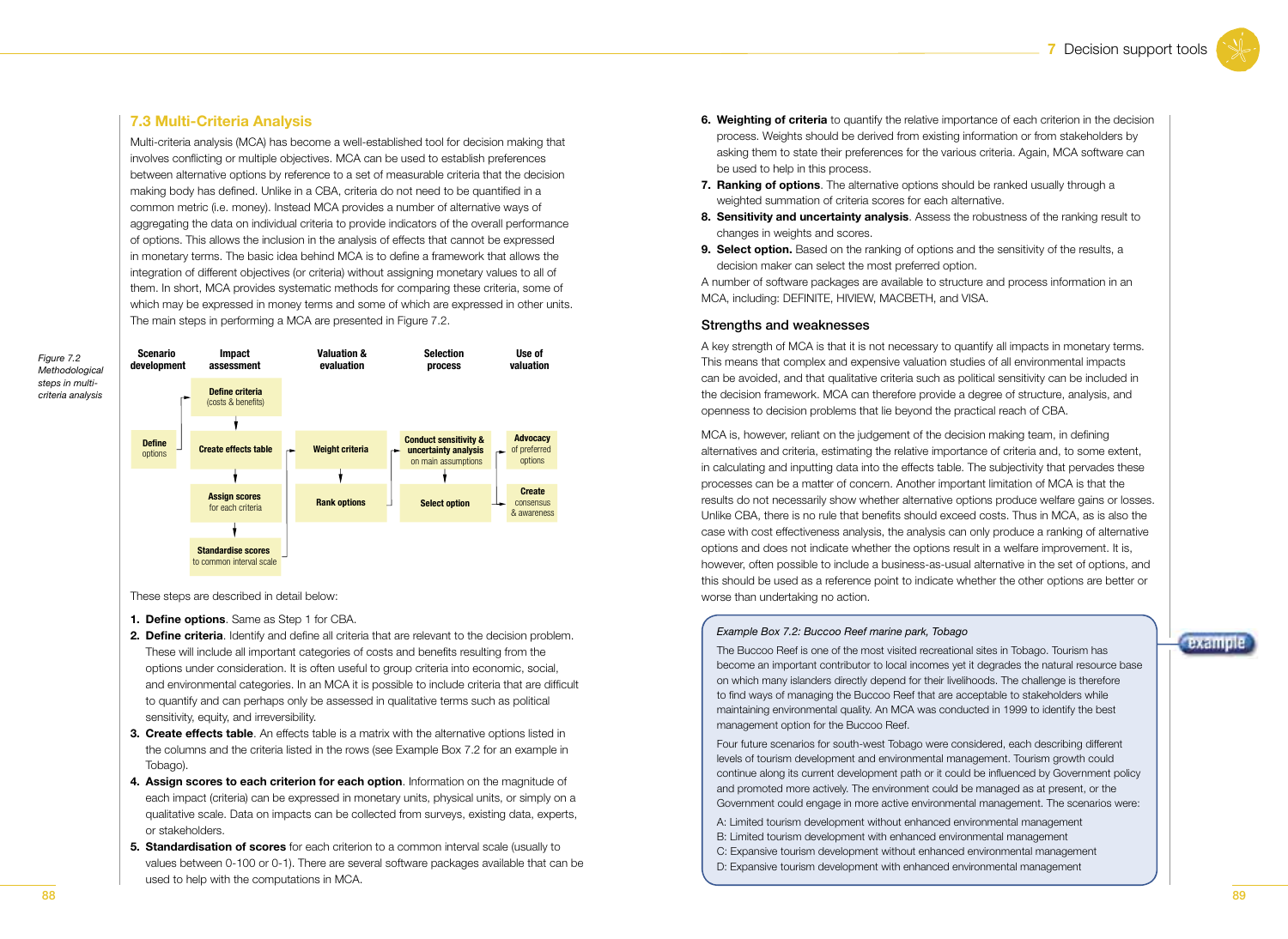example

The criteria used to assess these options included economic, ecological, and social indicators, as shown in the effects table below. Note the different units in which the criteria are measured. A variety of sources were used to provide information on these criteria for each management option, including Government statistics, expert judgement, a business survey, and a contingent valuation survey. The CV survey asked visitors to and residents of south-west Tobago about their willingness to pay to prevent further damage to Buccoo Reef Marine Park and their willingness to pay under changes in environmental quality. From this an estimate of average willingness to pay was calculated under different environmental conditions. A mean estimate was then multiplied by the possible number of visitors and projected under the different scenarios of more or less tourists.

Scores for each criterion were scaled to values between 0 and 100 using standard MCA techniques. Weights for the criteria were set in a stakeholder meeting. The Buccoo reef tour operators were asked to prioritise the main management issues for Buccoo Reef Marine Park. Each stakeholder was given a voting form and was asked to rank the three main issues (economic, social and ecological) in order of importance. Using these stakeholderdefined management priorities (which showed a high priority for improved management of social issues and ecological interests, but less priority for economic issues) a weighted ranking of the scenarios identified Option A as the most preferred management scenario.

| <b>Criteria</b>                              | <b>Option A</b> | <b>Option B</b> | <b>Option C</b> | <b>Option D</b> |
|----------------------------------------------|-----------------|-----------------|-----------------|-----------------|
| <b>Economic</b>                              |                 |                 |                 |                 |
| 1. Economic revenues to Tobago (US\$)        | 9               | 11              | 17              | 19              |
| 2. Visitor enjoyment of BRMP (US\$)          | 1.2             | 2.5             | 0.9             | 1.7             |
| Social                                       |                 |                 |                 |                 |
| 3. Local employment (no. jobs)               | 2,500           | 2,600           | 6,400           | 6,500           |
| 4. Informal sector benefits (score)          | 5               | $\overline{4}$  | 3               | $\overline{2}$  |
| 5. Local access (score)                      | 6               | 5               | 6               | 7               |
| <b>Ecological</b>                            |                 |                 |                 |                 |
| 6. Water quality (q N/I)                     | 1.5             | 1.4             | 2.2             | 1.9             |
| 7. Sea grass health (g dry weight/m2)        | 18              | 19              | 12              | 15              |
| 8. Coral reef viability (% live stony coral) | 19              | 20              | 17              | 18              |
| 9. Mangrove health (ha)                      | 65              | 73              | 41              | 65              |

*Source: Brown et al (2001)*

*Snorkeling at Buccoo Reef, Tobago. Photo: Colin Campbell*



#### **7.4 Risk and uncertainty**

#### Decision making in the presence of risk

Most decision making contexts involve some degree of uncertainty about the possible range of outcomes for a given option. This is often the case with the economic valuation of changes in complex environmental systems for which the outcomes cannot be known with certainty. If the decision-maker has good knowledge of the probability of occurrence of each outcome, the decision making context is one of 'risk'. The main approach to dealing with risk in a decision framework is to consider the expected value of alternative options. Given information on the probability of a range of possible scenarios occurring, the expected value of each option should be calculated.

#### Decision making in the presence of uncertainty

Various decision-support techniques have been developed which do not require knowledge of the probabilities of occurrence. These so-called 'non-probabilistic' criteria simply involve the application of predefined rules to the outcome possibilities. These criteria include the precautionary principle, maximin, minimax, maximax and Hurwicz -criterion.

#### Assessing the effect of uncertainty on project evaluation

Information on the physical magnitude and monetary value of costs and benefits of alternative options will often not be known with absolute certainty. Uncertainty over the impacts included in the analysis leads to uncertainty in identifying the best option. It is therefore necessary to recognise areas of uncertainty and test how sensitive the evaluation results are to changes in the values included in the analysis. Several techniques exist for testing the key factors which underpin the estimated outcomes in a decision problem, including: sensitivity analysis, Monte Carlo simulation, and interval analysis.

Sensitivity Analysis focuses on assumptions that have a significant effect on the evaluation results. It should be applied whenever anticipated costs and benefits are quantified. It involves recalculating the present value cost and benefits for different values of major variables, one at a time. It involves selecting variables to which estimated costs and benefits may be sensitive, determining the extent to which they may vary, calculating the effect of different values on net present value (NPV), and interpreting the results, in particular regarding whether or not certain combinations of variables may result in NPV switching from positive to negative or vice versa.

#### **7.5 Distributional, spatial, and temporal issues**

#### Distribution of impacts across individuals and groups

The distribution of costs and benefits across different groups in society is usually an important criterion in public decision making and needs to be assessed as part of the evaluation process. The allocation of the benefits and costs among different groups within society may well determine the political acceptability of alternative options.

The uneven distribution of costs and benefits has both practical and ethical consequences. In practical terms, it is important to assess the burden of costs and benefits received by local residents, as they often have a strong influence on how successful project implementation will be. If local residents stand to lose out from a particular project they are unlikely to support it. It is often the case with ecosystem conservation in small islands that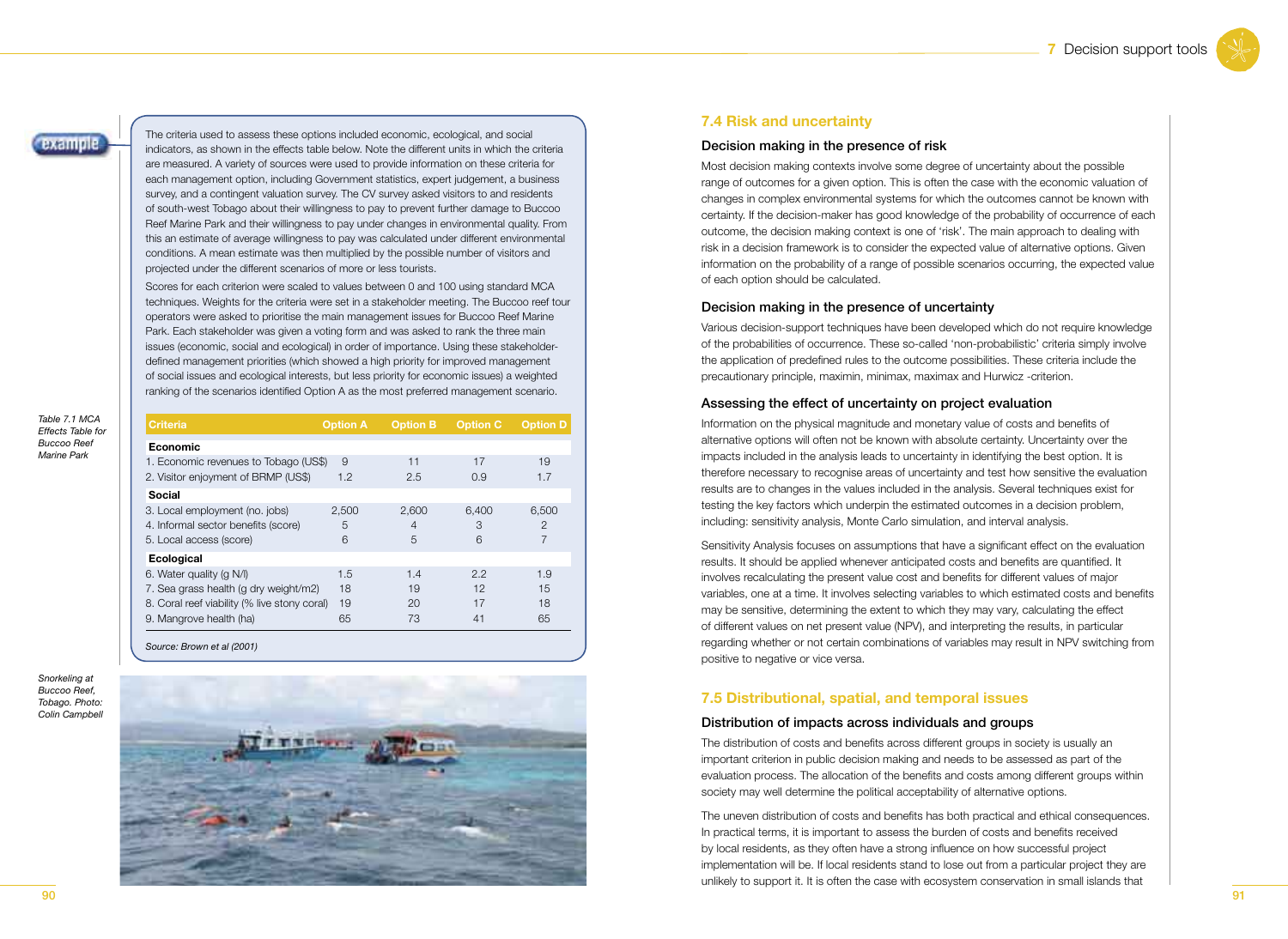**Dxample** 

simply attempting to exclude local people from accessing an environmental resource will not be successful without sharing the benefits of conservation with them. Understanding who gains and – in particular – who loses from each policy option can provide important insights into the incentives that different groups have to support or oppose each project. This approach can thus provide useful information in the design of appropriate responses.

In terms of ethical considerations, the analysis of the distribution of costs and benefits is important to ensure that conservation interventions do not harm vulnerable groups within society. Recent studies show that the poor are often very dependent on natural resources for their livelihoods, and may therefore be heavily affected (positively or negatively) by changes in resource management.

Identifying and estimating the distribution of costs and benefits across different groups is the first step in designing measures to avoid disproportionate or undesirable allocation of impacts, compensation mechanisms, or payment schemes between gainers and losers.

A general approach to identifying which groups will be affected by alternative options is through stakeholder analysis. One way of displaying the distributional effects of alternative options is to construct a distributional matrix, which displays the costs and benefits of a policy option, and shows how they are distributed among different socio-economic groups.

*See Chapter 3 for more information on stakeholder analysis and engagement*



#### *Example Box 7.3: Distribution of net benefit to stakeholders in Leuser park*

The Leuser Ecosystem in Northern Sumatra is officially protected by its status as an Indonesian national park. Nevertheless, it remains under severe threat of deforestation. Rainforest destruction has already caused a decline in ecological functions and services. This is affecting numerous economic activities in and around the Leuser National Park. The objectives of this study were twofold: firstly, to determine the total economic value (TEV) of the Leuser Ecosystem and secondly, to evaluate the economic consequences of deforestation versus conservation, disaggregating the economic value for the main stakeholders and regions involved. Three scenarios were considered: 'conservation', 'deforestation' and, 'selective use'.

- The economic *benefits* considered include: water supply, fisheries, flood and drought prevention, agriculture and plantations, hydro-electricity, tourism, biodiversity, carbon sequestration, fire prevention, non-timber forest products, and timber.
- The *stakeholders* include: local community members, the local government, the logging and plantation industry, the national government, and the international community.
- The *regions* considered cover the 11 districts involved in the management of the Leuser Ecosystem.

With a 4% discount rate, the accumulated TEV for the ecosystem over the 30-year period is: US \$7.0 billion under the 'deforestation scenario', US \$9.5 billion under the 'conservation scenario' and US \$9.1 billion under the 'selective utilisation scenario'. The main contributing benefits in the conservation and selective use scenarios are water supply, flood prevention, tourism and agriculture. Timber revenues play an important role in the deforestation scenario. Compared to deforestation, conservation of the Leuser Ecosystem benefits all categories of stakeholders, except for the elite logging and plantation industry.

Table 7.1 shows the distribution of the NPV among the stakeholders for the different scenarios. Several typical features can be observed. The local communities are by far the main beneficiaries of the Leuser Ecosystem. As such, their share will grow in the conservation scenario. As expected, deforestation benefits mainly the logging industry in the short run. A striking element is that the elite (logging) industry collects a much larger share of the total value in the deforestation scenario (23%). If the Leuser Ecosystem were strictly conserved, their share would only be 11%. This reduction in value for the elite industry in the conservation scenario contrasts with benefits for the local and international community. The power structure of the elite (logging and plantation) industry and the sociospatial distribution of the local and the international community, however, prevents the conservation scenario from being realised.

| <b>Scenario</b> | Local | Local<br>community government | <b>Elite</b><br>industry | government community | <b>National International</b> |
|-----------------|-------|-------------------------------|--------------------------|----------------------|-------------------------------|
| Deforestation   | 45    | 11                            | 23                       |                      | 13                            |
| Conservation    | 56    | 9                             | 11                       | .h                   | 19                            |
| Selective use   | 53    | 10                            | 14                       | .h                   | 18                            |

*Source: van Beukering et al. (2003)*

#### *Table 7.2 Distribution of NPV among stakeholders (in %)*

*Girls playing in Solomon Islands. Photo: Pieter van Beukering*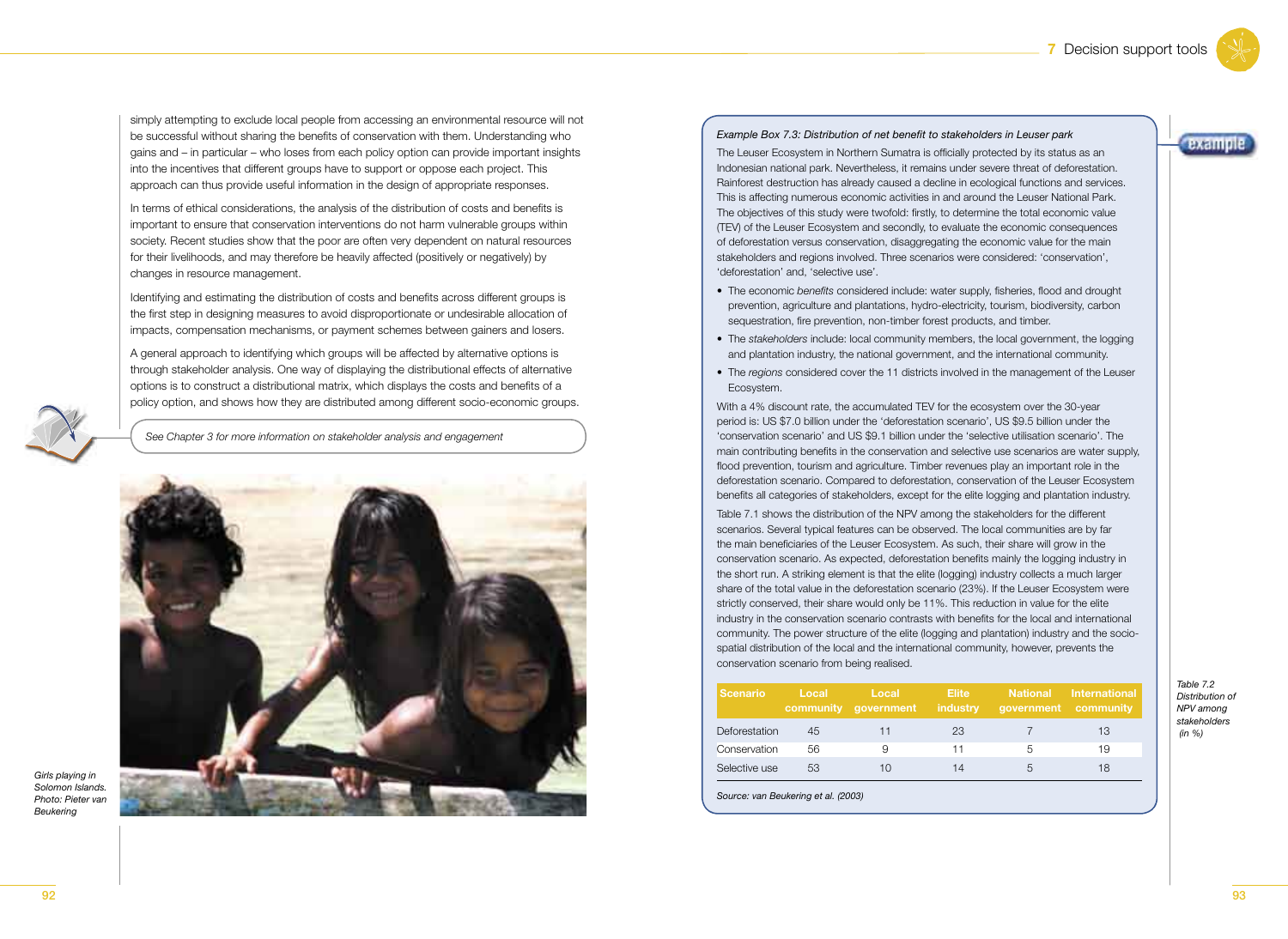example

#### Spatially distributed impacts

The spatial distribution of impacts from alternative policy options may also be of interest to decision makers, particularly where different user groups are located in different areas. The analysis of the spatial distribution of impacts may be seen as an extension of the distributional analysis described in the previous section and may be a useful approach to identifying different societal groups that are impacted by a project. For example, projects that address water management at a river basin level are likely to affect upstream and downstream stakeholders differently – and this should be identified through spatial analysis. Alternative policy options will generally result, not only in different aggregate costs and benefits, but also in the spatial distribution of impacts. If these differences in spatial distribution are considered of importance, the decision problem of selecting between alternative mitigation options has a spatial element. A useful means of conducting spatial analysis of impacts and of representing spatial distributions of costs and benefits is through the use of Geographical Information Systems (GIS).



#### *Example Box 7.4: Which reefs in Saipan are the most valuable?*

Not all of Saipan's coral reefs are worth the same amount of money. With a limited amount of money to spend on protection, Saipan needs to know which reefs are the most important. One way to work out which reefs are most valuable is to use GIS. These maps show us the location of the most valuable reefs as well as those reefs that are in most danger from pollution and muddy run-off.

If you look at the first map (Figure 7.3) you will see the most valuable reefs are the green ones. These are mostly small reefs located within 200-metres of the most popular diving and snorkelling spots (e.g. Managua Island, Bird Island). These reefs are worth nearly US \$13 million per square kilometre!

The reefs that are in most danger from pollution and muddy run-off are indicted in different colours on the second map (Figure 7.4). They are located just outside Garapan. The main source of pollution is nutrient-rich runoff from the Tapochau watershed that used to drain into Garapan wetlands. These wetlands filtered and cleaned the water but they were filled in as Garapan grew over the years. Now stormwater carries nutrient-rich water directly to the reef.

If you look carefully, you may notice that the most valuable reefs are the same as those in most danger from pollution! This means that these are the areas that CNMI should spend money on first, in order to manage and protect reef values.



*Fishing. Photo: Praveen Wignarajah*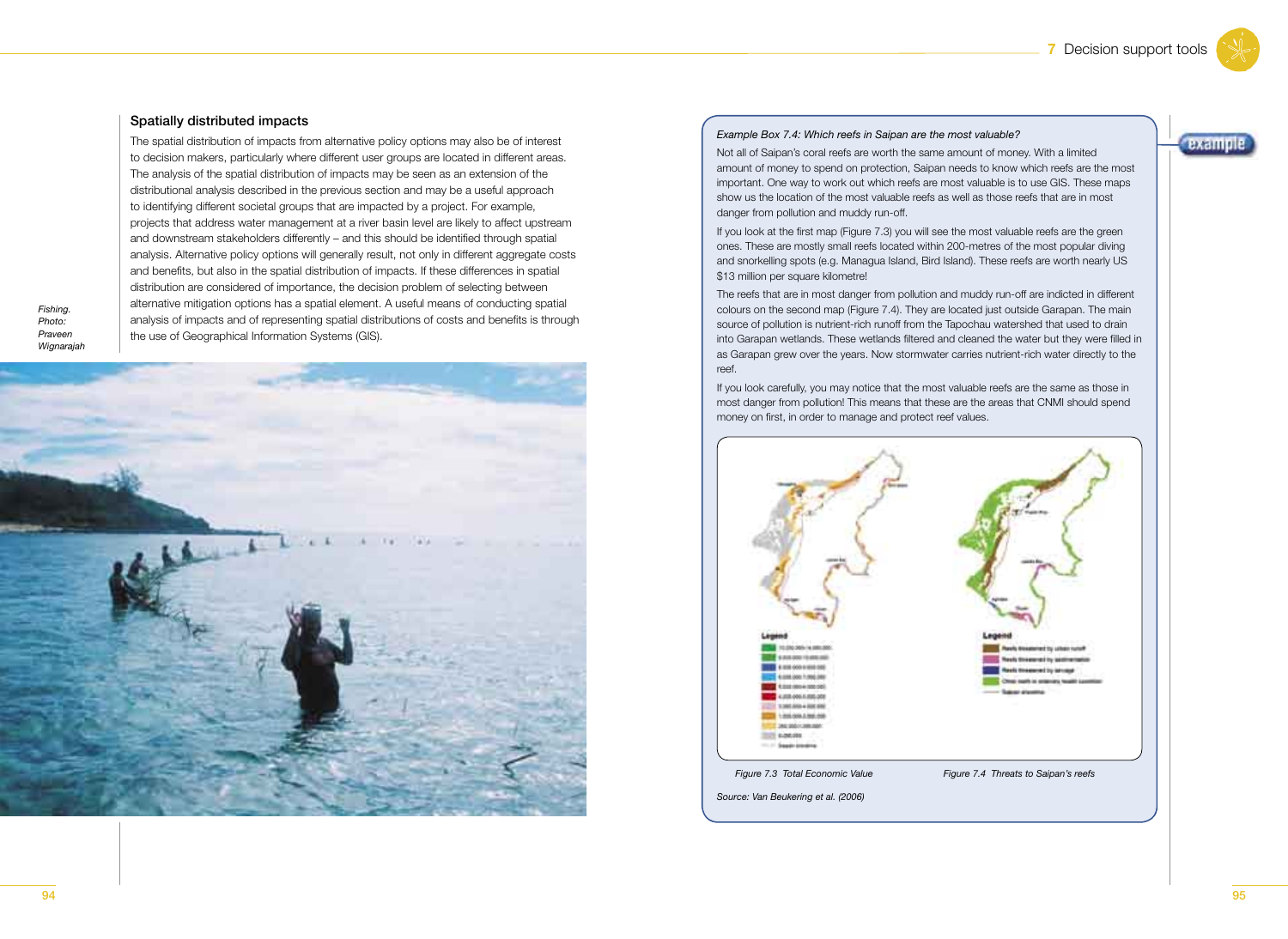#### Temporally distributed impacts

Most policy options will result in impacts not only in the current year but also over a number of years into the future. Both the costs and benefits of a project will therefore have a temporal distribution. It is often the case that projects involve initial investment costs and that a stream of benefits is received over several years in the future. It is important to account for this distribution of costs and benefits over time because people tend to value a benefit or cost in the future less than a benefit or cost now. The practice of accounting for this time preference is called discounting and involves putting a higher weight on current values.

There are two explanations for this higher weighting of current values. The first is that people are impatient and simply prefer to have things now rather than wait to have them in the future. The second reason is that, since capital is productive, a pound's worth of resources now will generate more than a pound's worth of goods and services in the future. Therefore, an entrepreneur is willing-to-pay more than one pound in the future to acquire one pound's worth of these resources now. In most cases, the discount rate is therefore based on the opportunity cost of capital – the prevailing rate of return on investments elsewhere in the economy, i.e. the interest rate.

The UK Treasury guidelines recommend a discount rate of 6% for public sector projects while for most environmental and social impact studies 3.5% is recommended.

**Information** 

For more information on appropriate discount rates, see The Green Book: Appraisal and evaluation in central government (2003) By HM Treasury. **http://www.hm-treasury.gov.uk/media/05553/Green\_Book\_03.pdf.**

In Pacific Island Countries, discount rates used to conduct non-market valuations during 2003-2006 varied between 3 and 12% (Paula Holland, SOPAC, personal communication).

There is evidence to suggest that people discount the future differently for different goods. If people have lower rates of time preference for environmental goods than for money, a lower discount rate than the interest rate should be used. It is also possible that rates of time preference diminish over time, i.e. that the discount rate declines for impacts in the far future. The choice of discount rate can have a huge impact on the findings of an evaluation or valuation study, and should therefore be varied in a sensitivity analysis to check how it influences the results.

# Using valuation to influence decisions



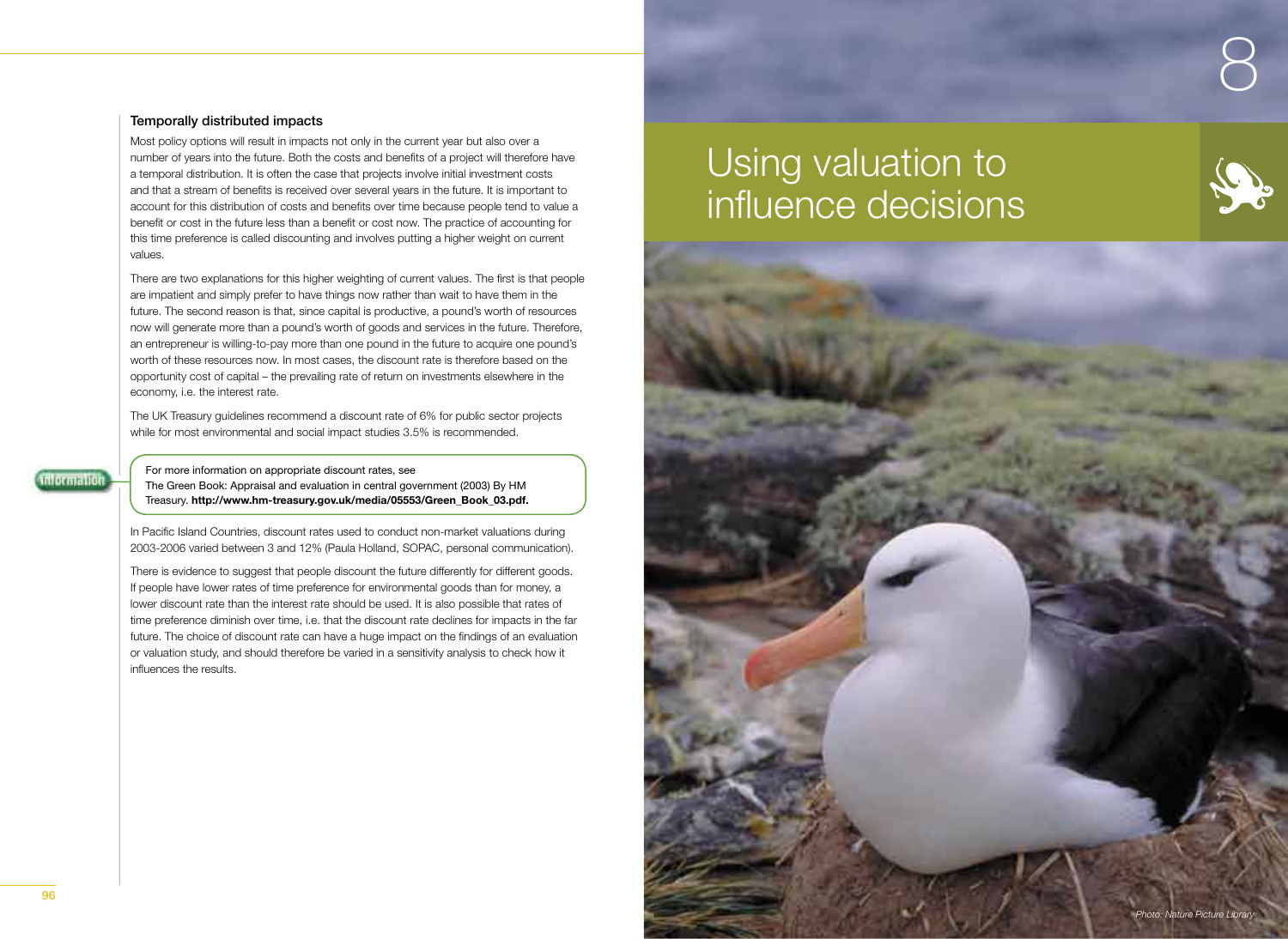

# Using valuation to influence decisions

#### What you will learn in this section:

- How economic valuation should be used to influence decisions
- How economic valuation should be used to extract finances for environmental management



#### 8.1 Introduction

By and large, the main reason to generate environmental economic indicators (including environmental values) is to influence policy decisions about the economy, society or the environment. Chapter 1 pointed out several reasons why one might conduct an economic valuation. In this Chapter, the ways in which economic valuation can be used to influence policy are discussed, we focus on four of the most common justifications for economic valuation: (1) for advocacy; (2) to influence decision making and policies; (3) to calculate damages for compensation; and (4) to identify extractable revenues for environmental management.



The WWF has produced a book "The Green Buck" which describes in detail how to use economic valuation of environment resources for policy making. Details on this and other resources can be found in section 9.4

To obtain the greatest policy use from an economic valuation, four steps need to be taken:

1. Identify and engage the target audience at the outset of the evaluation

For more information on targeting the right audience, see Chapter 3 Stakeholder Engagement.

- 2. Provide the audience with economic values that are relevant for them (e.g. in one case Total Economic Value in another Cost-benefit ratio):
- 3. Provide additional information to economic values (such as employment, income distribution or revenue retention);
- 4. Develop a communication strategy to deliver the information.

In the next Sections and in Table 8.1 these four steps are described in more detail for the four most common uses of valuation results (namely: advocacy; decision making; damage assessment and revenue extraction).

| <b>Use</b>           | Step 1:<br><b>Identify target</b><br>audience                        | Step 2:<br><b>Determine</b><br>valuation output               | Step 3:<br><b>Select other</b><br>indicators                       | Step 4<br><b>Design</b><br>communication tool           |
|----------------------|----------------------------------------------------------------------|---------------------------------------------------------------|--------------------------------------------------------------------|---------------------------------------------------------|
| Advocacy<br>purposes | General public,<br>parliament, non-<br>governmental<br>organisations | Total<br>Economic<br>Value                                    | Employment,<br>distribution of<br>benefits                         | Public education<br>and outreach,<br>flyer for visitors |
| Decision<br>making   | investment banks.<br>private firms                                   | Specific ministries, Cost Benefit Ratio,<br>Net Present Value | Risks involved,<br>earning-back period,<br>winners & losers        | Policy brief                                            |
| Damage<br>assessment | Specific ministries,<br>the Court and law<br>enforcers               | Restoration and<br>Compensation<br>costs                      | Payment scheme,<br>re-investment<br>scheme,<br>biodiversity loss   | Legal opinion                                           |
| Extract<br>revenues  | Ministry of Finance, WTP for<br>dive and tourism<br>industry         | conservation                                                  | Impact on<br>tourism, level<br>of earmarking,<br>transaction costs | Report on design<br>of user fee schemes                 |

#### **8.2 Advocacy purposes**

Economic valuation is often used to advocate the economic importance of the environment, with the ultimate purpose of encouraging sustainable development. For example, by demonstrating that the economic values of a threatened ecosystem have previously been underestimated, it can be argued that the ecosystem should receive more attention in public policy. Thus economic valuation can provide powerful new arguments that support increased protection of the environment.

#### **Typical key messages**

Advocacy is one of the most important motives for organisations to apply economic valuation. Within the context of advocacy, economic valuation can convey different keymessages to their audiences:

Table 8.1 Specification of uses of the results of economic valuation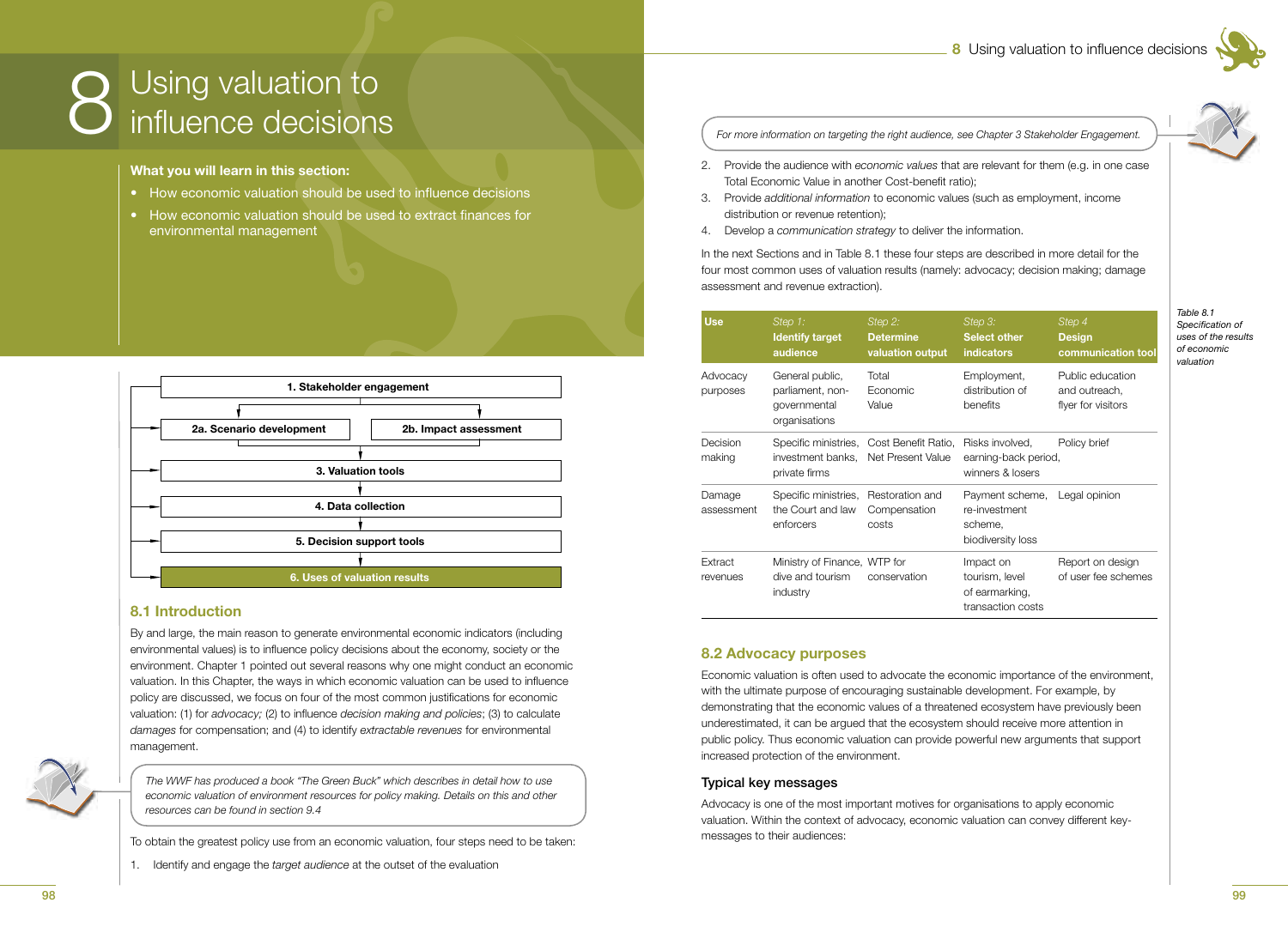- *1. Quantifying the value of the ecosystem puts it on the planning agenda:* Decisions are often made on the basis of economic analysis. By quantifying the economic value of ecosystem goods and services, these components can be included in the decision process. This information can be used to justify investment in ecosystem management.
- 2. Economic values of ecosystem services can reduce costs and protect profits: It is expensive to transform polluted water into potable water. If groundwater becomes polluted due to the degradation of surrounding ecosystems, water company costs are likely to rise and these costs are likely to be passed on to the household consumer. Protecting the environment that affects groundwater can alleviate this problem.
- *3. Under-investing in ecosystems results in increased costs to households:* Inadequate protection of fertile land, forests or fisheries can result in their overuse, exploitation and degradation. For those households that rely on these resources this can mean that foodstuffs need to be purchased, which may be unaffordable. These households may then be forced to turn to the government for assistance.
- 4. Ecosystems matter for people's health: Healthy mangroves and sea grass beds filter some pollutants that run-off from the land. Without this, coastal waters would contain higher levels of pollutants, which can create stomach upsets, eye infections and other illnesses. Illness is never pleasant for the individual, but there are also costs to the national economy if people are unable to work.
- *5. If key stakeholders are involved, they are more likely to support a decision:* If decisions are being taken about an ecosystem, it is important to find out the main interests and concerns of the primary stakeholders, who use or benefit from the ecosystem. If the interests and concerns of these people are represented, it is likely that they will be more receptive to the study and its outcomes. Professional communicators should be used to design and implement a communications strategy to reach this group.

#### Typical audience

Valuation studies can be more effective if targeted at a specific decision or process. A study should not take place in isolation from the *policy context* and the people who will ultimately be involved in making the decision.



*For more information on stakeholders see Chapter 3 on stakeholder engagement, and Chapter 4 on scenario development*

Table 8.2 shows the different audiences that may be relevant in the context of advocacy, their interest in the resource, and the role of economic valuation in addressing this specific audience.

| <b>Audience</b>                                                             | Interest in the resource                                                                                                                                             | Use of the valuation study                                                                                                                                                                                                                                                                                      |
|-----------------------------------------------------------------------------|----------------------------------------------------------------------------------------------------------------------------------------------------------------------|-----------------------------------------------------------------------------------------------------------------------------------------------------------------------------------------------------------------------------------------------------------------------------------------------------------------|
| Local residents /<br>primary<br>stakeholders                                | • Extractive use<br>• Recreational use<br>• Harvesting<br>• Aesthetic use<br>• Derived economic<br>benefits (e.g. dive industry<br>from mangrove and<br>sea grasses) | • Increase knowledge about the<br>range of ecosystem goods and<br>services provided by the resource<br>• Inform about the range of uses<br>• Detail the direct and indirect costs<br>associated with ecosystem degradation<br>• Detail potential economic benefits<br>from ecosystem health and sustainable use |
| Politicians and<br>national policy<br>makers /<br>secondary<br>stakeholders | • Possibly none<br>• Possible lack of awareness<br>of uses and services provided<br>and associated economic<br>benefits                                              | • Increase awareness of the economic uses<br>of the ecosystem<br>• Describe economic benefits/costs locally<br>and nationally from ecosystem health or failure<br>• Describe economic benefits nationally                                                                                                       |
| International and<br>local NGOs /<br>external<br>stakeholders               | • Conservation<br>• Exploitation<br>• Development                                                                                                                    | from ecosystem health or degradation<br>• Provides all parties with same data<br>on which to come to a consensus<br>about the resource.<br>• Explicit valuation                                                                                                                                                 |

#### Valuation data and additional indicators

Depending on the standards desired by policy makers, the *extent and depth* of valuation studies varies. Sometimes it may be sufficient to estimate only the most important economic values of a threatened ecosystem, rather than trying to cover all ecosystem services.

Valuation exercises for advocacy purposes can also range enormously in scale. The largest environmental subject ever addressed through economic valuation was the estimation of the current economic value of 17 ecosystem services for 16 biomes. For the entire biosphere, the value is estimated to be in the range of US\$16-54 trillion per year, with an average of US\$33 trillion per year (Constanza et al., (1997). Although the usefulness and validity of such an exercise has been questioned, the study has certainly generated tremendous publicity and opened the eyes of many policy makers concerning the economic importance of nature. However, conducting economic valuation studies at a more local scale is generally more meaningful for influencing policy and decision making.

In the local context, the overall goal of the valuation study must be kept firmly in mind.

*For more information on scenario development see Chapter 4*

General estimates of the total value of the nearly extinct Mediterranean Monk Seal may be academically interesting but have little impact on decision making. Similarly, comprehensive valuation studies of all the services provided by an ecosystem are often time-intensive and costly, while vague or faulty studies can serve to destroy the confidence of the decision makers. For this reason, the economic values that are critical to the goals of the valuation study should be carefully thought through at the beginning of the study. Once estimated, these values must be presented in a clear and appropriate context. For example in Samoa

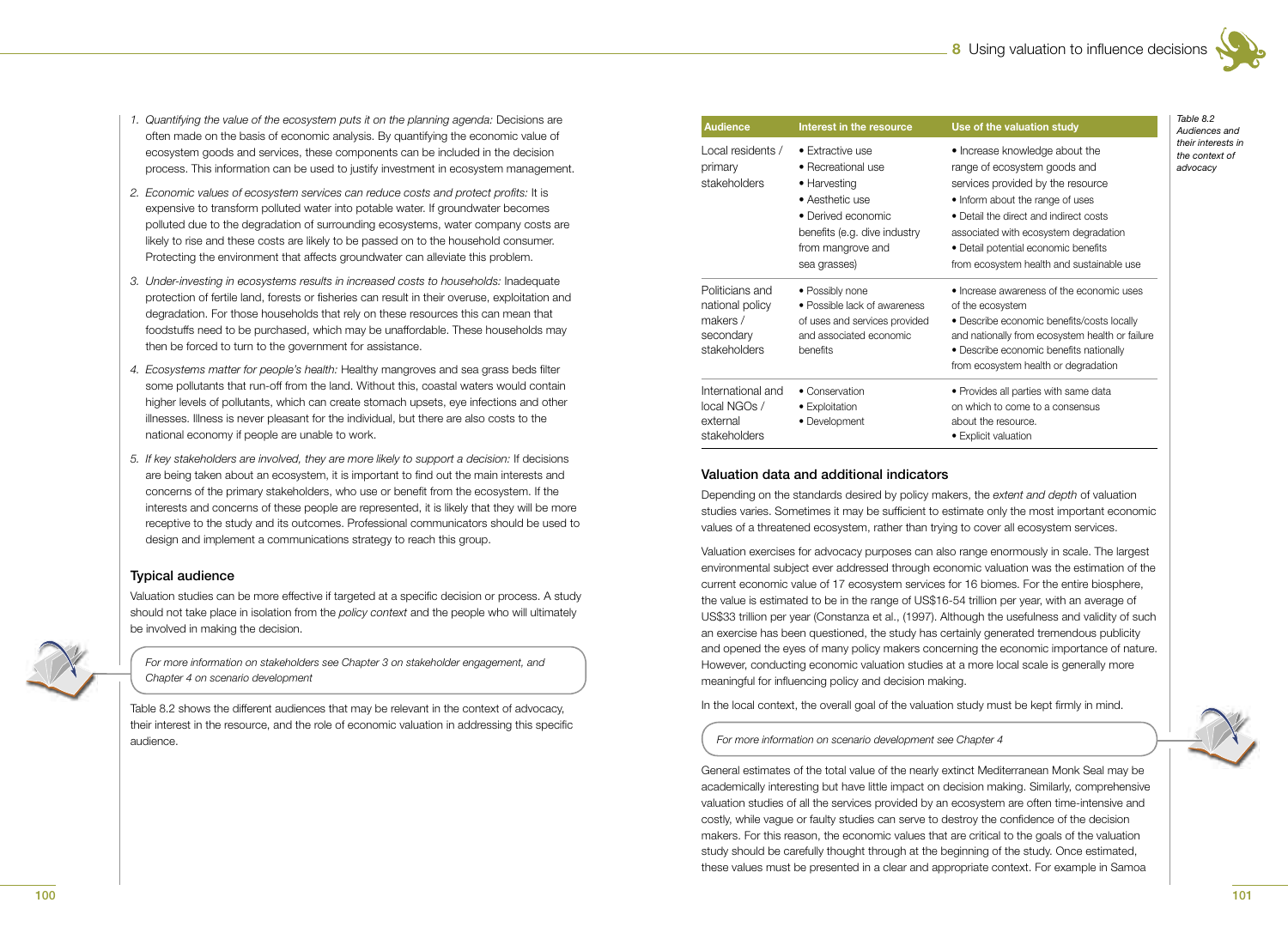*Table 8.3 Audiences and their interests in the context of decision making*

an economic valuation of the country's biodiversity highlighted the reliance of the national economy on tourism, fisheries and agriculture, each of which relied on the ecosystem health.

For economic valuation studies to be strong advocacy tools and influence policies, it may be necessary to include *alternative indicators,* thus going beyond conventional indicators such as income. Employment and poverty are often primary concerns of policy makers and the general public, and should therefore accompany the monetary value estimates. Other powerful indicators, for example, include the number of people depending on the resource.

#### Communication tool

Basic advocacy tools should be used in conjunction with the analysis. The *quality of communications* can be as important as the quality of the analysis, and this should be planned from the outset. Communication can be as simple and as cheap or as expensive and comprehensive as resources allow. Whatever funds available, there are several central elements that have to be considered when communicating information as an advocate:

- What is your message?
- Who is your message for?
- What does your audience think now?
- What would you like them to think?
- How can you get your message across?

People don't always react to information in the way you might expect. Therefore if you are new to communications – it is important to refer to guidelines on best practice.

*The UK Government Department for Environment, Food and Rural Affairs (DEFRA) has produced an excellent 12 page guidance note "Your guide to communicating climate change" on how to communicate climate change (see section 9.4).*

#### **8.3 Decision making**

The role of government is to allocate scarce resources to achieve economic, environmental and social goals. These are often full employment, an equitable distribution of national resources, rising standards of living, a balanced budget and an equal balance of exports and imports. Decision makers constantly operate under short time frames, their windows of opportunity are limited by the election cycle and they often have to take decisions without full information. Economic valuation studies are critical to assist decision makers make fair and transparent decisions.

#### Typical key messages

Typical key messages that economic valuation can provide to decision makers include:

- 1. Ecosystem values reveal economic costs and benefits that should be included in *decision-making:* Valuation results can be used to highlight important environmental impacts that should be considered when making decisions. Environmental costs are often ignored because they are difficult to quantify and compare with other economic costs. Estimating monetary values for lost ecosystem values raises their profile in decision making.
- *2. Including ecosystem values in economic analysis improves decision-making:* If the economic values of ecosystem goods and services are not explicitly included in the

decision making process then decisions could be taken that will not generate the optimal level of benefits for the society. Comparisons can be made in terms of economic welfare between decisions that incorporate ecosystem values and those that do not in order to show that including values improves decision-making.

*3. The distribution of ecosystem values is useful for decision making:* The distribution of values across different groups in society is often important information for decisionmaking. Policy makers are sensitive to who gains and who loses from a policy, and quantifying this in monetary terms is useful.

#### Typical audience

Decision makers can be effectively targeted by recognising the different interests that they may have. For example, the Minister of Finance's primary concern is to avoid budget deficits. Therefore, by demonstrating the revenue raising potential of environmental services, you are more likely to get the Minister's support than when you stress required expenditures for the environment. The Minister of Environment is likely to be triggered by a different message, which highlights the importance of the islands' ecosystems in terms of supporting sustainable development. Table 8.3 shows different decision making audiences and their specific interest in the resource and economic valuation.

| <b>Audience</b>                              | Interest in the resource                                                                                                                                                                                     | Use of the valuation study                                                                                                                                                                                                                                  |
|----------------------------------------------|--------------------------------------------------------------------------------------------------------------------------------------------------------------------------------------------------------------|-------------------------------------------------------------------------------------------------------------------------------------------------------------------------------------------------------------------------------------------------------------|
| Politicians and<br>national policy<br>makers | • Role of the ecosystem in<br>providing economic benefits<br>• Interconnectedness of the<br>ecosystem with others that<br>provide valuable economic<br>services                                              | • Provides comparable data<br>for decisions to be made<br>• Provides the total economic<br>costs from exploitation or<br>development of ecosystems                                                                                                          |
| Government                                   | • Sustainability of the ecosystem<br>and associated ecosystems for<br>supporting long term economic<br>and social development<br>• Possible revenue generating<br>opportunities from use of the<br>ecosystem | • Enable civil servants to explain<br>more clearly the functions<br>and benefits of ecosystems<br>to political leaders<br>• Enable civil servants to explain<br>more clearly the functions and<br>benefits of ecosystems to other<br>government departments |

#### Valuation data and additional indicators

Cost benefit analysis is a common decision support tool for decision makers. Decision makers are increasingly expected to justify the *costs* of their policies by demonstrating the *benefits* of these measures. The direct financial costs of policies in terms of government expenditures are often known, and therefore economic valuation can play an important role by estimating the indirect costs and benefits of these interventions.

Economic valuation for decision making is especially useful if the costs and benefits of alternative measures with the same outcome are presented as comparison. For example, where an infrastructure development project is being criticised, ideally an alternative should be suggested that would achieve the same aims but with greater environmental benefits.

**Information**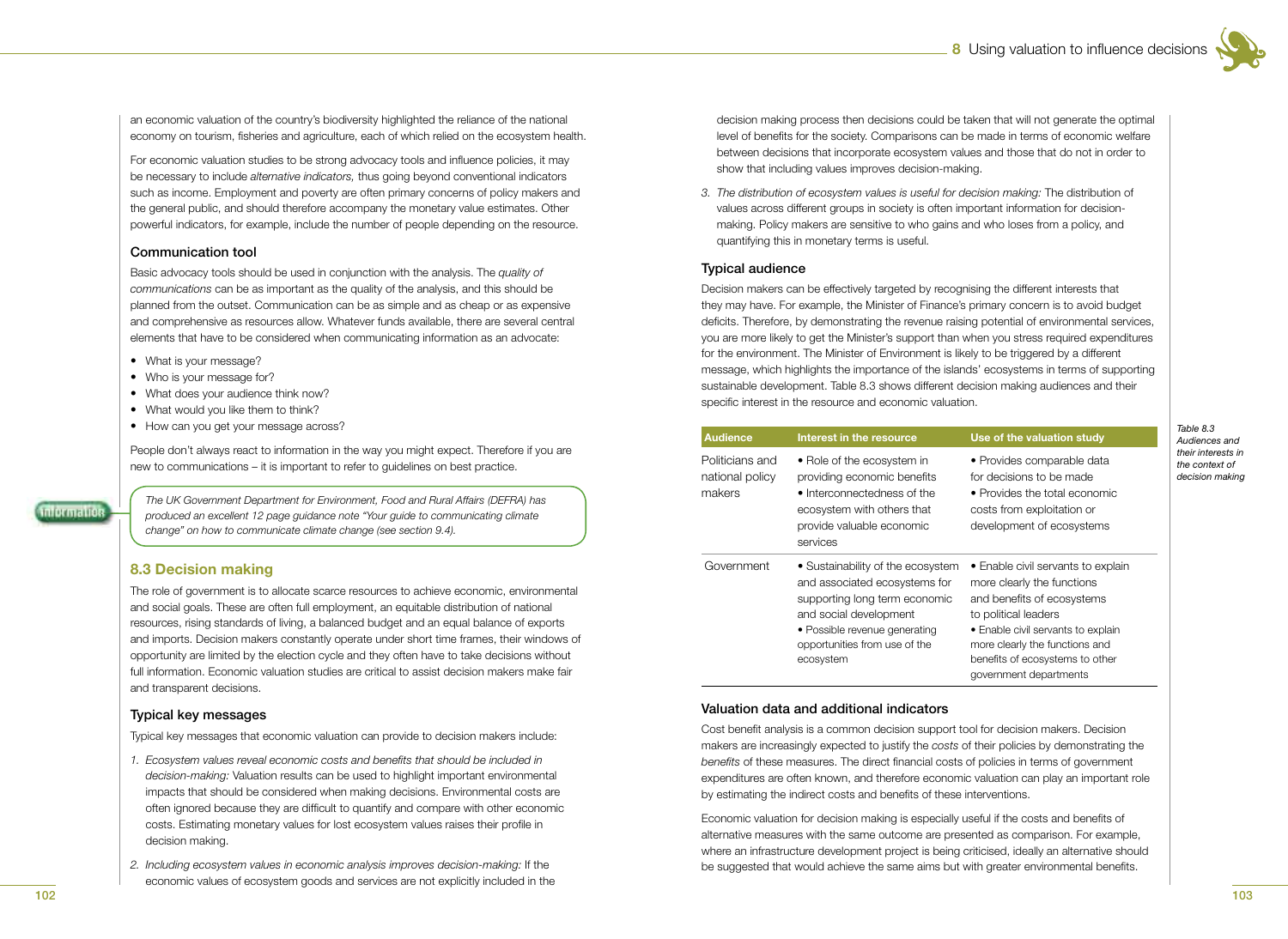

Typical alternative indicators that complement economic values can be anything that is high on the political agenda of the policy makers. This usually includes employment, education, national security, import dependency especially in the case of energy, technological development, and poverty reduction.

#### Communication tool

The importance of being able to compare projects in dollar terms makes decision making easier and more transparent. It provides decision makers with an objective framework on which to base their decisions and allows them to allocate resources in a transparent manner.

If the economic values have been carefully estimated then the process of comparing various development scenarios should be significantly easier if decision makers have all the information about the impacts of their choices at their fingertips.

The more powerful a decision maker or politician, the less time is available to expose the results of your economic valuation study. Ministers rarely read a full report. Therefore, it is of crucial importance to present the results of the study in the form of a policy brief or a five-minute presentation, which presents the most important findings in a compact and accessible manner.

#### **8.4 Damage assessment**

It is becoming increasingly common for economic valuation to be used as a means of assessing the compensation that is required after an environmental catastrophe has occurred or damages have been inflicted on an ecosystem. Damage assessment has been used in many cases to assess the compensation owed after oil spills by large ships and after accidents by mining companies that lead to tailings dam leakages or other toxic waste spills.

#### **Typical key messages**

Typical key messages that economic valuation can provide to decision makers include:

- 1. Economic valuation allows more accurate estimation of damages from environmental disasters: Economic valuation tools allow more accurate estimates of the damages that might have been created. Without the use of such tools the true economic, social and environmental impact may not be known.
- 2. Economic valuation could bring consensus about compensation among conflicting partners: Where there is debate among those involved in an environmental dispute, economic valuation tools can be used to resolve legal differences. Such was the case after the Exxon Valdez oil spill in Prince William Sound in 1989. Economists hired to estimate the damage costs reported a lower bound willingness to pay (to prevent another oil spill similar to the Valdez) of \$2.8 billion, the mean estimate was \$7.2 billion. In 1993, to address the issue the US Government's National Oceanic and Atmospheric Administration (NOAA) set up a 'Blue Ribbon Panel' to answer the question 'Is Contingent Valuation (CV) a valid method for determining the lost economic value from natural resource damages?' The panel members concluded that the CV method can produce reliable estimates of damages associated with lost value if the research is undertaken to a high standard. The CV method has since been used in courts of law to estimate damages.

#### **Typical audience**

Economic valuation can be used effectively to serve different audiences. As shown in Table 8.4, victims of environmental damage may require economic valuation to determine lost benefits from direct and indirect ecosystem services. Such victims can be private persons as well as government officials that represent the general public. Because cases of damage compensation are increasingly brought to court, lawyers also have become an important audience for studies that value damages.

| <b>Audience</b>      | Interest in the resource        | Use of the valuation study     |
|----------------------|---------------------------------|--------------------------------|
| Victims of the       | • Lost benefits from direct and | • Provides data as a basis for |
| environmental damage | indirect ecosystem services     | claim for compensation         |
| Lawyers representing | • Fair estimation of            | • To provide a fair            |
| defendant            | compensation                    | estimate of compensation       |

 $Table 8A$ Audiences and their interests in the context of damage assessment

#### Valuation data and alternative indicators

For natural resource damage assessment, the economic valuation of environmental goods and services is a first step to determine losses. Damage claims basically have two main components:

- 1. The cost of restoring the damaged resource to its original state; and,
- 2. The compensation of interim losses from the time of damage until full recovery.

Figure 8.1 shows both the restoration costs as well as the interim costs (referred to as unavoidable natural resource losses). In the absence of intervention, natural recovery could take place in this hypothetical case but complete recovery would take much longer. The additional foregone natural resource benefits in this case are referred to as the 'avoidable natural resource losses'. Unless the restoration costs are exorbitant, damage claims based on the sum of restoration costs and compensation of interim losses are both economically justified and fair.

The interim losses need to be assessed on a case-by-case basis and depend on the extent of damage incurred by the goods and services that the ecosystem provides at that specific location. It will in any case be lower than the Total Economic Value of the area affected. Restoration costs also vary considerably. Cases on coral reef damage in Florida show that these can range from \$550 to over \$10,000 per square metre.



Figure 8.1 Illustration of damage assessment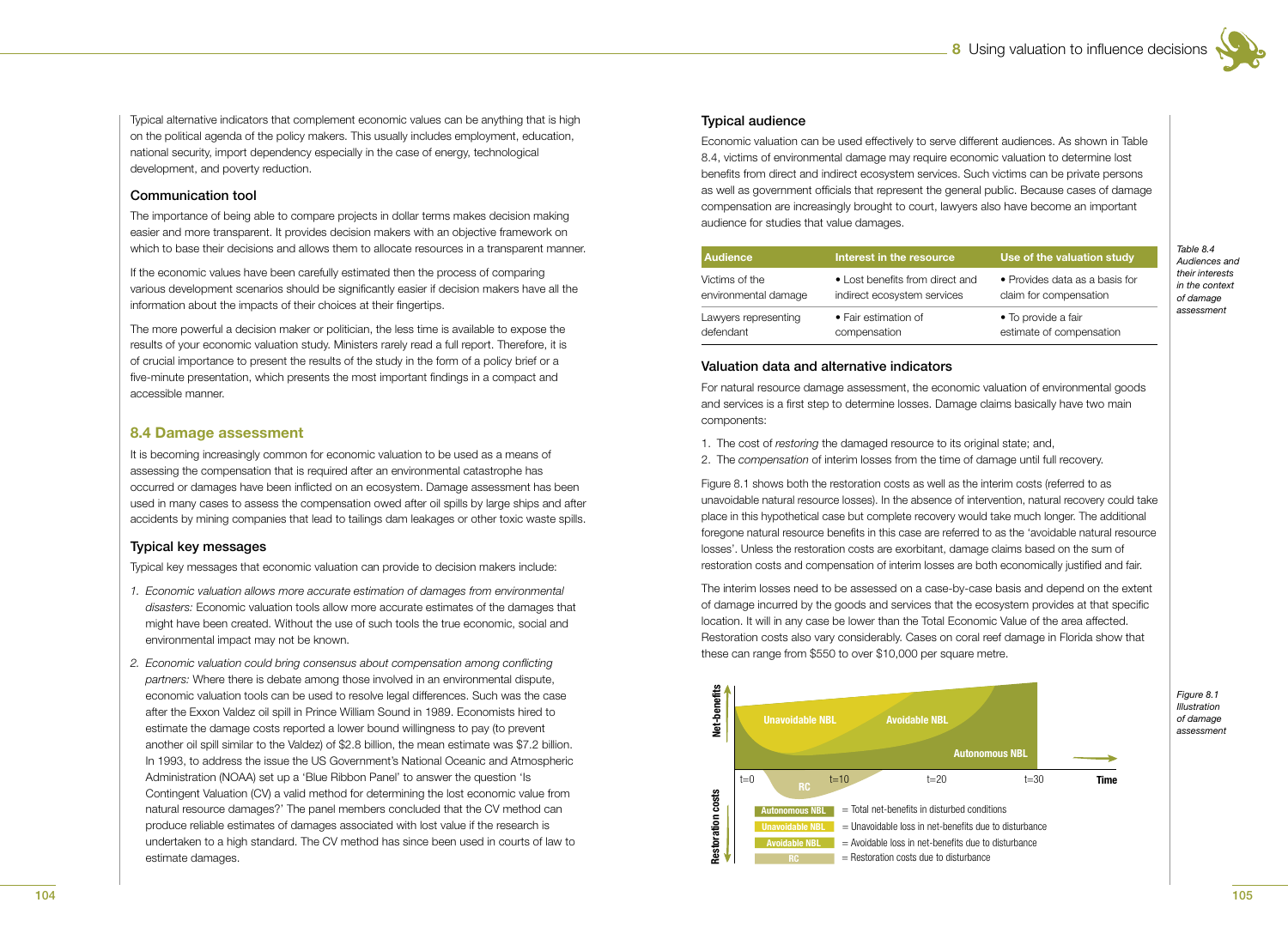

Both the unavoidable and avoidable natural resource losses are difficult to assess. This is true both for the ecological and the economic assessment. In the case of coral reef damage, for instance, there can be major uncertainties with respect to possible ecological phase shifts with enormous implications for property values of adjacent coastal areas. In this case, even rather high restoration costs seem economically justified.

#### Communication tool

The legitimacy of the economic valuation method for use in these circumstances is critical to communicate. The NOAA Blue Ribbon Panel, and more recent guidance should be used in developing the tools, and the quality of the research should be communicated.

It is important to focus on the benefits that the compensation will bring, i.e. if the compensation will be used to replant mangroves, clear up an oil slick, clean a polluted river, the economic, social and environmental benefits should be highlighted, i.e. the jobs created and the economic benefits as well as the restoration of the environment.

#### **8.5 Extracting financial revenues**

Valuation of ecosystem goods and services can be used to set taxes or charges for the use of those goods and services. Setting taxes or charges has a double role in terms of environmental management. They help to control the extent to which environmental resources are exploited (i.e. the more a resource costs the less it is used) and simultaneously generate revenue that can be used to pay for management, protection and restoration of the ecosystem. Valuation results can be used to set taxes or charges at the most desirable level.

#### Typical key messages

Typical key messages that economic valuation can provide in the context of financial instruments include:

- *1. Setting a tax on environmentally harmful activities will help restrict the activity:* Many activities may harm the environment. For example, driving a car causes air pollution, noise, and congestion. By estimating the value of environmental impacts it is possible to set taxes on the activities that cause harm in order to discourage them (e.g. tax on petrol). It is not necessarily the case that harmful activities need to be stopped completely, but setting taxes equal to the value of damage will restrict the activity to a socially optimal level.
- *2. Economic valuation can set the price for use of a resource:* For ecosystem goods and services that are not traded, such as the recreational opportunities provided by a coral reef, it can be difficult to identify a price for their use. Economic valuation can be used to find a price that is optimal financially and environmentally. Revenues from user fees can be used to protect and restore the ecosystem being used and also for compensating people who lose out from conservation. The collection of user fees provides an incentive for people living within or near an ecosystem to help conserve it.

#### Typical audience

The audience for economic valuation in the context of financial instruments is diverse (see Table 8.5). On the one hand, beneficiaries of the ecosystem consisting of tourists and local users generally have an interest in protecting the environment and therefore may be willing to contribute to its conservation. On the other hand, managers and government officials may want to explore the optimal level of charging or taxation to generate funds for environmental management. Similarly, the tourist industry may be apprehensive about increasing the costs for visitors further because it can impact their business. At the same time, it is also in the interest of the tourist industry to maintain a healthy ecosystem, since it is an important element of the packages they sell.

| <b>Audience</b>                                     | Interest in the resource                                                                                                            | Use of the valuation study                                                                                                                                                                                                                          |
|-----------------------------------------------------|-------------------------------------------------------------------------------------------------------------------------------------|-----------------------------------------------------------------------------------------------------------------------------------------------------------------------------------------------------------------------------------------------------|
| Local residents<br>and users /<br>Tax payers        | • Lost benefits or expected<br>gains from direct and indirect<br>use of ecosystem services                                          | • To bring these stakeholders<br>on board to support a<br>user/extraction charge<br>• To show that a fair process was<br>involved in generating the charge                                                                                          |
| Government /<br>Park managers /<br>tourist industry | • Long term sustainability<br>of the resources<br>• Opportunity to extract<br>economic revenues<br>• Marketability of the ecosystem | • An indicator to show how the<br>government is managing its<br>resources (for internal monitoring<br>and external review)<br>• To set the appropriate charge<br>for use of the resource<br>• To demonstrate impact of<br>charge on visitor numbers |

#### Valuation data and alternative indicators

The valuation data required for setting a tax on an environmentally harmful activity is the value of damage per unit of activity. For example in the case of driving a car, the value of air pollution per mile driven can be calculated. This can then be converted into a tax per litre of petrol. In this way the price of the harmful activity reflects the full social cost of the activity.

The valuation data required for setting charges or user fees for beneficiaries of an ecosystem service is the value of their benefit from using the resource. For example, the willingness to pay of recreational divers to visit a coral reef might be used to set the level of a user fee. If a fee is set too high, it will completely stop divers visiting the reef. If it is set too low, it will not generate much revenue and will have no impact on the number of visitors. It is therefore useful to know what beneficiaries are willing to pay.

In addition to collecting local information on willingness to pay for environmental services, data on comparable user fees in other parts of the world is useful information in setting fees, particularly for foreign tourists.

Additional considerations in designing and setting tax and user fee schemes include: (1) The impact of reforming economic instruments varies widely between countries because of the different levels of legal enforcement of the collection of taxes and charges; (2) Taxation and charging is a highly disputed area of public policy because it creates winners and losers among individuals and businesses. The analysis of economic instruments should therefore pay a great deal of attention to the issue of the distribution of costs and benefits across different sections of society; (3) It is important to assess how people will adjust their behaviour and use of a resource under different levels of tax or charge, i.e. how sensitive people are to price changes; (4) The institutions involved in collecting, managing, and spending revenues are important in determining the acceptability of the tax or charge. It is important to gain public acceptance and support for environmental charges.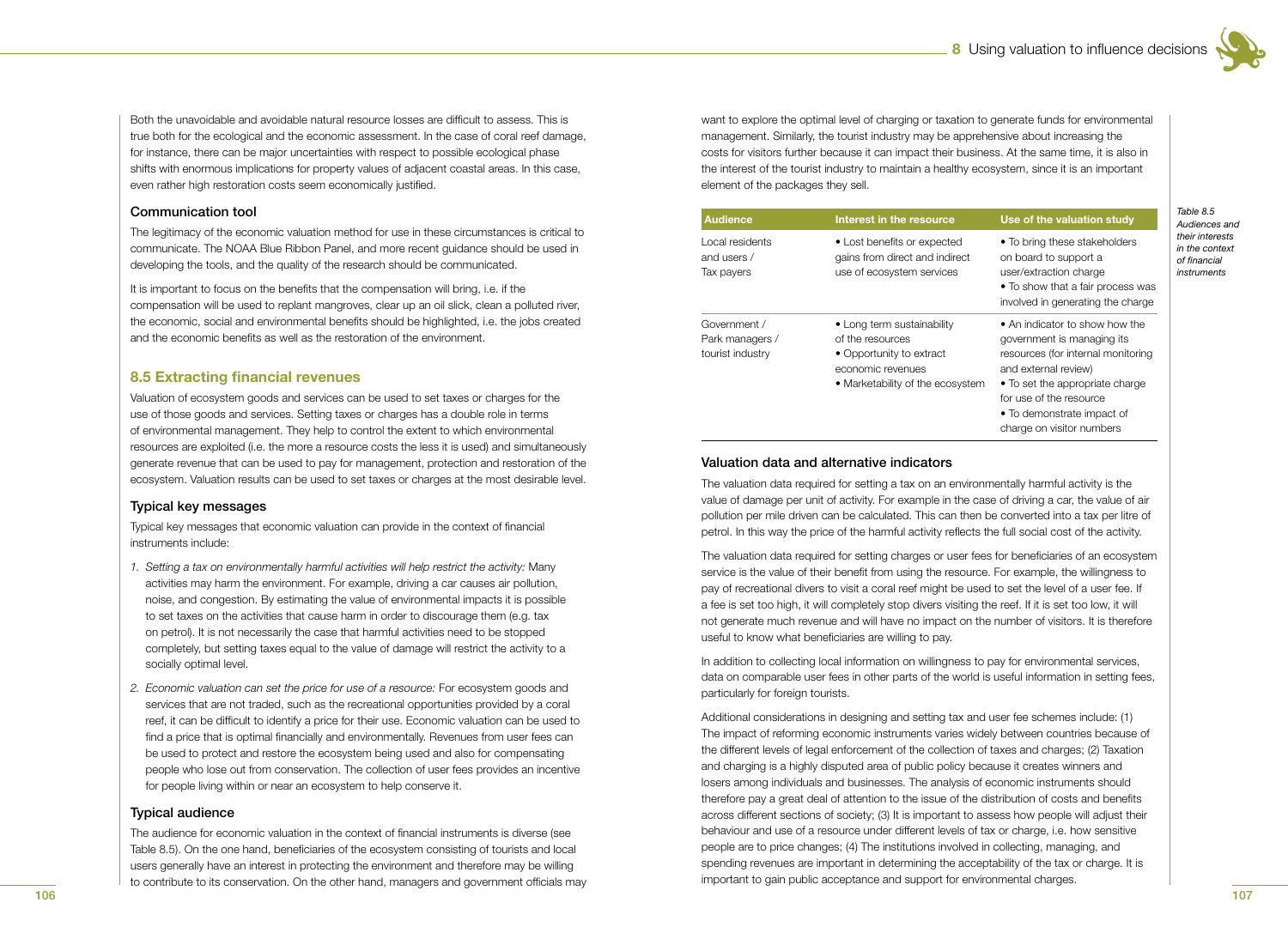# 9

#### Communication tool

Proposing a new environmental tax or charge or reforming an existing one involves communicating with the relevant tax levying authority. This may be the central or local government finance department in the case of a tax or the park management authority in the case of a user fee. In both cases, a clear report of valuation results and details of the proposed tax or charge will be needed. Details should include the level of the charge, the estimated total revenue collected, the method and cost of collection, the institution responsible, the charge payers, the use of revenues, and the recipients of revenues.

Introducing a new tax or charge also involves communicating the motivation and benefits of the scheme to the people who pay in order to gain public support and acceptability. This can be done through an information campaign involving public meetings, flyers, and newspaper advertisements.

#### *Example Box 8.1: Bonaire Marine Park – self-financed through user fees*

Bonaire is a small island (288 km2 ) situated in the Southern Caribbean. It is surrounded by fringing reefs that are easily accessible and have provided the island with a valuable resource for the tourism industry. The accessibility of the reefs also makes them vulnerable, being so close to shore, the reefs are affected by runoff from land, poor wastewater disposal, and seepage from septic tanks and overflow systems. The Bonaire Marine Park (BMP) covers the marine environment from the high water mark down to 60 metres and includes all 2700 hectares of coral reefs, mangroves and seagrass beds. It is a multiple use park with fishing and diving restricted to certain zones. It was established in 1979 with initial start-up funding for 4 years, which enabled a mooring system to be installed. The park functioned until funds ran out and, although supported by dive operators, it became little more than a 'paper park'.

BMP was revitalized in 1991 under the condition that the park had to be self-financing within a new 3-year term of funding. Self-financing was achieved by the end of 1992 when a \$10 diver fee was introduced. The park has almost managed to eliminate destructive practices such as anchoring, spear fishing and coral collecting. The income generated from the \$10 diver fees (through the sale of the diver badges) covers the salaries and operational costs of the park. For specific projects, the Park has to look to grant funding agencies for support. Income from divers has gradually increased as the number of divers has been increasing. The \$10 fee remained in place until fairly recently, when it was raised to \$25. Earlier valuation studies in 1991 showed that the fee could be increased, and that tourists would still be willing to pay.

*Source: Dixon et al. (1993).*

# Practical information





**Daample**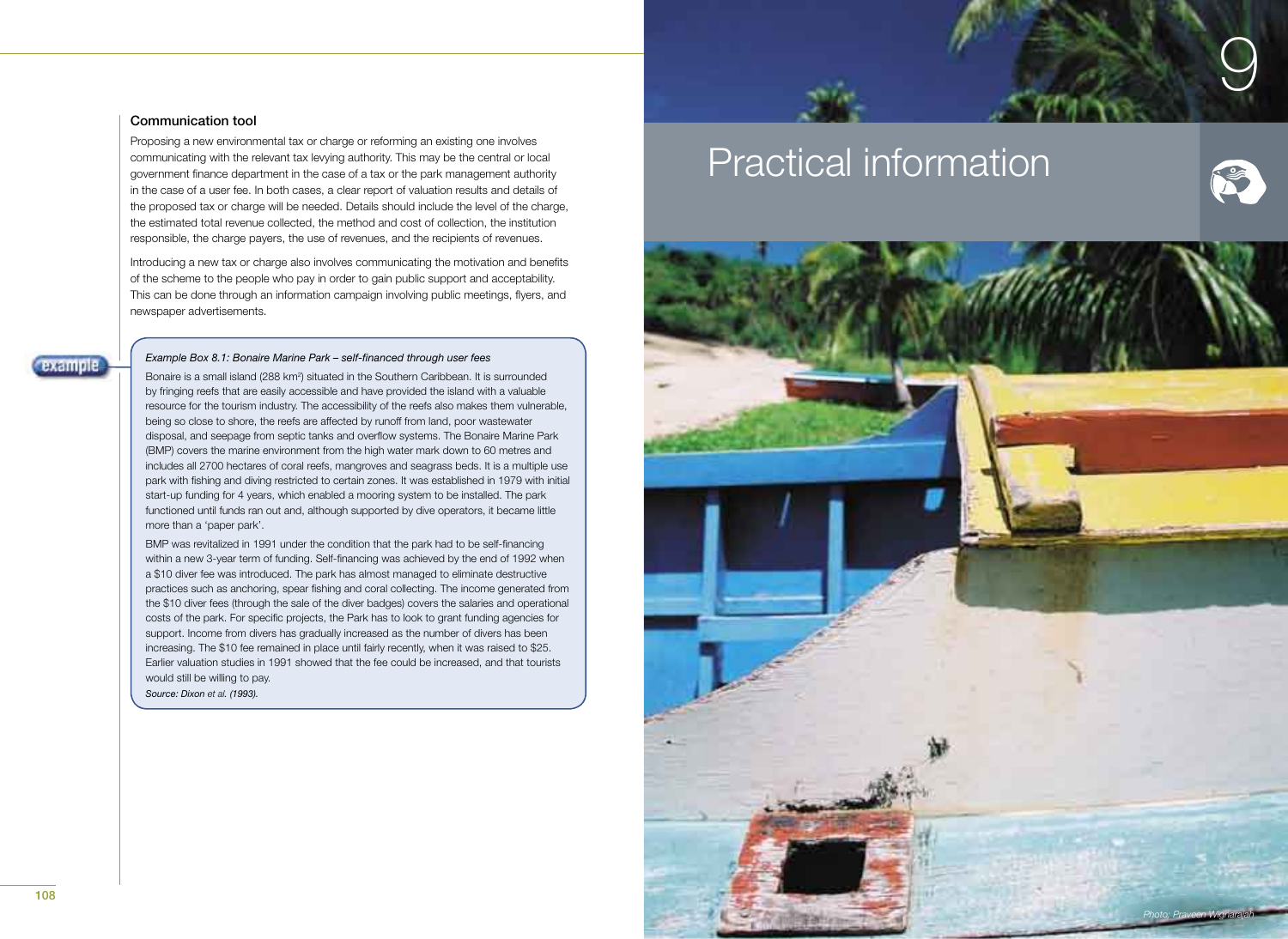# Practical information

#### **What you will learn in this section:**

- How to implement a valuation study in practice
- When and how to hire consultants to help you with your valuation study
- The role of communication in enhancing the impact of your study
- Where to go for more information on valuation and the case studies used in this toolkit
- What the impenetrable economics jargon all means!

#### **9.1 Introduction**

As explained in Chapter 5, when planning a valuation study, it is necessary to balance the benefits of using the best scientific and analytic techniques with the financial, data, time and skills limitations to be faced. To support readers with limited resources and experience in valuation to undertake a robust and appropriate study in a small island context, this section provides practical advice on conducting a valuation study. This includes advice on how to write a "terms of reference", when to employ a consultant and how to find one, what deliverables are required, and an indication of how long valuation studies take and how much they cost. This section also includes references to other guidelines and case studies for those who want to learn more about valuation.

#### **9.2 How to implement a study**

#### When to use external support and how to find good consultants

The limited human resources in many small island governments means that even when the skills exist in-house to undertake an economic valuation, the personnel may not be available. Before looking outside of government, a search should be made within the government to ascertain whether the skills (and time availability) exist in another department. If, having investigated these possibilities, there is no internal resource available, then consultants can fruitfully fill this personnel-gap.

When describing the work requirements to a consultant the following need to be clearly communicated:

- The purpose of the assignment.
- The project management arrangements, including management of deliverables and expectations.
- The means by which skills/expertise will be transferred to in-house staff (if appropriate).
- The proposed division of work between the external consultant and any in-house staff assisting them.
- How the consultant's performance will be reviewed.
- How the results of the consultancy will be implemented and monitored.
- To whom the results will be communicated.

In-house (environmental) economists can be used to draft the terms of reference for external consultants, and to apply quality control in monitoring their work.

Once the decision has been made to hire external consultants, finding the appropriate assistance can sometimes prove a challenge. Good places to start can include university economics faculties, special research institutes, international environment or development NGOs, or private consultancy organizations.

#### **Possible sources of environmental economists for consultancy**

There are a number of networks of environmental economists that can be tapped for finding good consultants:

- EEPSEA: Economy and Environment Program for Southeast Asia **http://www.idrc. ca/en/ev-7199-201-1-DO\_TOPIC.html**
- SANDEE: The South Asian Network for Development and Environmental Economics **http://www.sandeeonline.org/**
- LACEEP: The Latin American and Caribbean Environmental Economics Program. **http://www.laceep.org/**
- PREM: The Poverty Reduction and Environmental Management (PREM) programme. PREM is active in Asia and Africa. **http://www.prem-online.org/**
- UKNEE, the UK Network of Environmental Economists. **http://www.eftec.co.uk/**
- IUCN/WWF Biodiversity Economics Site: A directory of environmental experts can be
- found at **www.biodiversityeconomics.org.**

#### What deliverables are required?

The required deliverables from an economic valuation study will depend on the research question at hand and the intended application of the results. Consideration of these deliverables should be carefully considered when designing a communications strategy early on in the planning stages of the valuation study.

#### *For information on how to incorporate stakeholder preferences into an economic valuation, go to Chapter 3*

*For information on how to develop a communications strategy, see later in this section*

Potential deliverables include:

- *Report of research results*. It is generally useful to have a detailed report of the valuation research including descriptions of the methodological approach, data collection, analysis, results, and policy conclusions. The report should include a short, descriptive and accessible executive summary as well as detailed technical information to allow the results to be scrutinised.
- *Database of valuation results*. This is very important for small islands so that collected information does not get lost but is archived for possible future repeated studies.
- *Policy briefs* provide a condensed, easy to understand summary of key results and policy recommendations arising from the valuation study. This is useful for dissemination of results and reaching a wider audience.



**Anformation**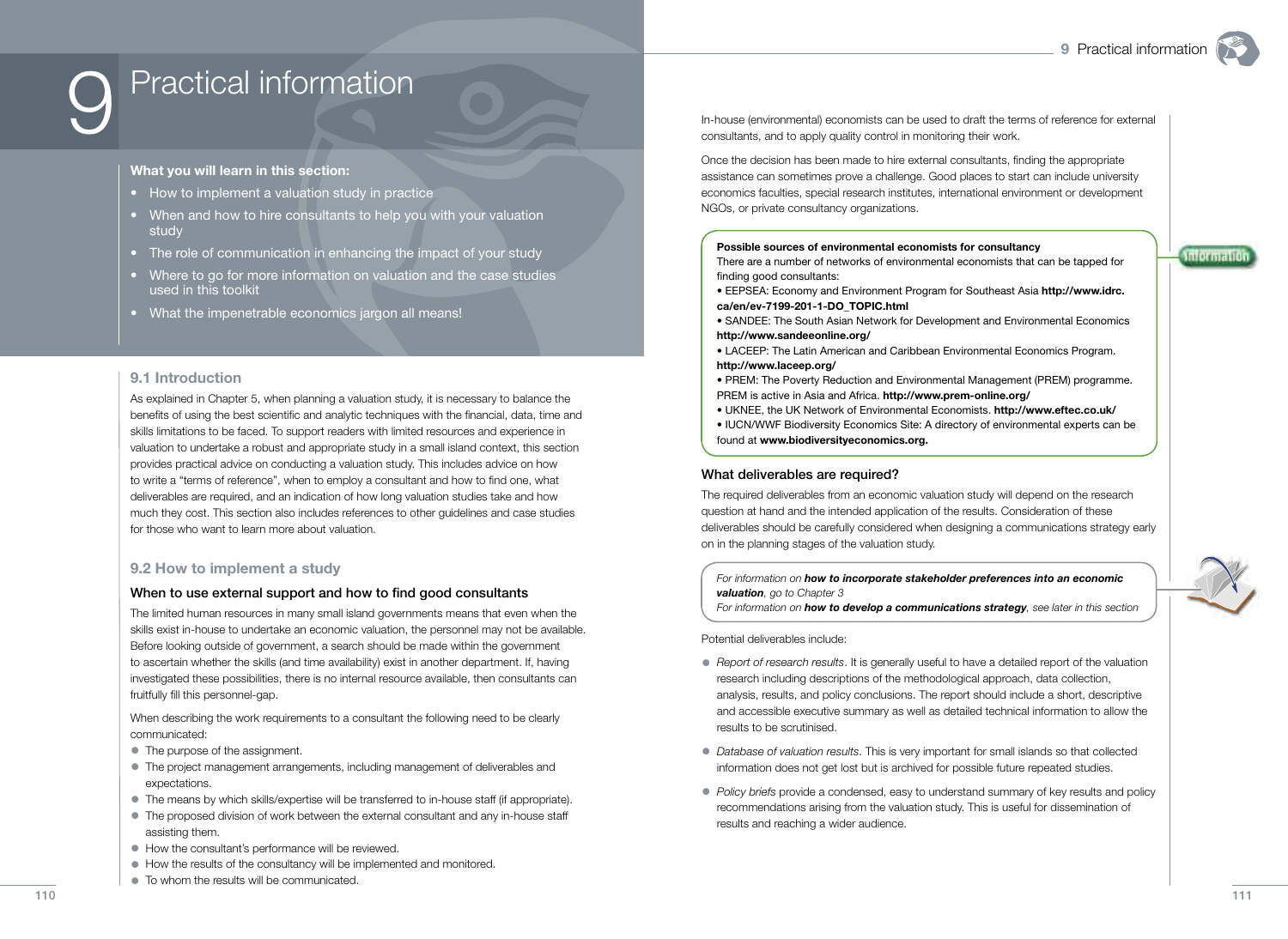*Table 9.1 Examples of case studies conducted for the Seychelles and Saipan*



#### *Policy brief for Turks and Caicos Islands online*

For a good example of a colourful and easy to read policy brief on "Economic Valuation of Environmental Resource Services in the Turks and Caicos Islands", see **http://www. environment.tc/information/reading/consultancy\_rep/naturalresources&economy.htm**

• *Other products* such as powerpoint presentations with detailed notes on the study and the results; written press releases for the media; sample interview responses for media coverage; video footage of study area and stakeholders perspectives on the study; stakeholder workshops (see Chapter 3 on stakeholder engagement).

#### How to write terms of reference?

A "Terms of Reference" (TOR) is a document that describes the purpose and structure of a project, with clearly defined roles and responsibilities for core project staff. A TOR is usually written during the initiation phase of a project and defines the:

- Vision, objectives, scope and deliverables (i.e. what has to be achieved);
- Stakeholders, roles and responsibilities (i.e. who will take part in it);
- $\bullet$  Resources, financial and quality plans (i.e. how it will be achieved); and,
- Work breakdown structure and schedule (i.e. when it will be achieved).

The Terms of Reference sets out a roadmap for the project. It gives the project team a clear path for the progression of the project, by stating what needs to be achieved, by whom, how and when. The project team must then create a suite of deliverables, which conform to the requirements, scope, and constraints set out in this document. When external consultants are employed to work on a project, the TOR describes the work they are expected to do and the outputs they should deliver. It is therefore very important to write a clear and detailed TOR for a valuation study in order for all participants to know who is responsible for what and when they should deliver their work. An example of a typical TOR for a consultant who will conduct the economic analysis for a hypothetical valuation study is provided below.

#### **Template: Terms of Reference for an economist**

- 1. Description of the background to the study
- 2. Description of the purpose of the study
- 3. Description of the steering group and main role and responsibilities
- 4. Tasks and Responsibilities of the consultants
- Organise, support and supervise the collection by a survey team of economic data related to the use and non-use values of ecosystem goods and services at the study site
- Analyse the survey data to determine the economic value of ecosystem goods and services from the study site (giving the results as US\$ per hectare per year).
- Compare the results of the value of ecosystem goods and services under a conservation scenario with that under a scenario in which half of the current ecosystem is lost
- 5. Qualifications required of consultants
- 6. Deliverables and time frame for completion
- 7. Support provided in-house
- 8. Budget available for the study

#### How much time does a study take?

To provide a sense of how long studies can take (from the shortest to the longest) some of the times taken to complete a variety of studies and the resources used to complete them are shown below, see Table 9.1.

|                                | Case study 1                                             | Case study 2                                                               |
|--------------------------------|----------------------------------------------------------|----------------------------------------------------------------------------|
| Type of valuation exercise     | WTP for conservation<br>among 600 visitors               | TEV for coral reefs of island                                              |
| Location of valuation exercise | Seychelles                                               | Saipan                                                                     |
| Type of activities             | Survey at the airport                                    | Surveys, country statistics                                                |
| No. of people involved         | One economist, four<br>interviewers, one<br>data-enterer | Two economists, two<br>social scientists.<br>four interviewers, GIS expert |
| Total human resources used     | 80 mandays                                               | 200 mandays                                                                |
| Total cost(US\$)               | Total \$21,000 a                                         | Total \$80,000 b                                                           |
| Time taken(Days)               | 3 months                                                 | 16 months                                                                  |

*a Questionnaire \$2,500, Interviewers \$6,000, Data-entry& cleaning \$500, Analysis \$4,000, Report writing \$3,000, Travel costs \$5,000.*

*b Questionnaires \$4,000, Interviewers \$12,500, Data-entry& cleaning \$1,500, GIS analysis \$10,000, Data purchase \$2,000, Analysis \$15,000, Report writing \$15,000, Travel costs \$15,000, Policy brief \$5,000.*

It is often very useful to specify the timing of each step in an economic valuation study in order to have a clear plan of how components of the study fit together, when deliverables will be provided, and as a means of assessing progress. A common and useful means of setting out a time plan for a valuation study is to use a 'Gantt diagram', which represents each step in the study implementation and the time at which it takes place. A simple example Gantt diagram is shown in Table 9.2.

|                                               |   |                |   | <b>Months</b> |   |   |  |
|-----------------------------------------------|---|----------------|---|---------------|---|---|--|
| <b>Activity</b>                               | T | $\overline{2}$ | 3 | 4             | 5 | 6 |  |
| Identify key ecosystem services               | X |                |   |               |   |   |  |
| Design valuation study(ies)                   |   | Χ              |   |               |   |   |  |
| Implement valuation study(ies)                |   |                | X | X             |   |   |  |
| Analyse results and formulate recommendations |   |                |   |               | X |   |  |
| Write up final report                         |   |                |   |               |   |   |  |
| Dissemination of results and recommendations  |   |                |   |               |   |   |  |

#### Resources required for an economic valuation study

The answer to the question 'how much does an economic valuation cost?' unfortunately has the same answer as the question 'how long is a piece of string?' All studies are constrained by the resources available; this is the same in every country and in every context. The valuation exercise can always be shaped to meet the resource availability.

Economic valuation studies can be expensive. Large sample surveys in particular are labour intensive and therefore costly. One possibility to reduce the costs of implementing a questionnaire is to train and use students as interviewers. This can also be an educational

*Table 9.2 Gantt diagram for time planning of a relatively small valuation study*

**Information**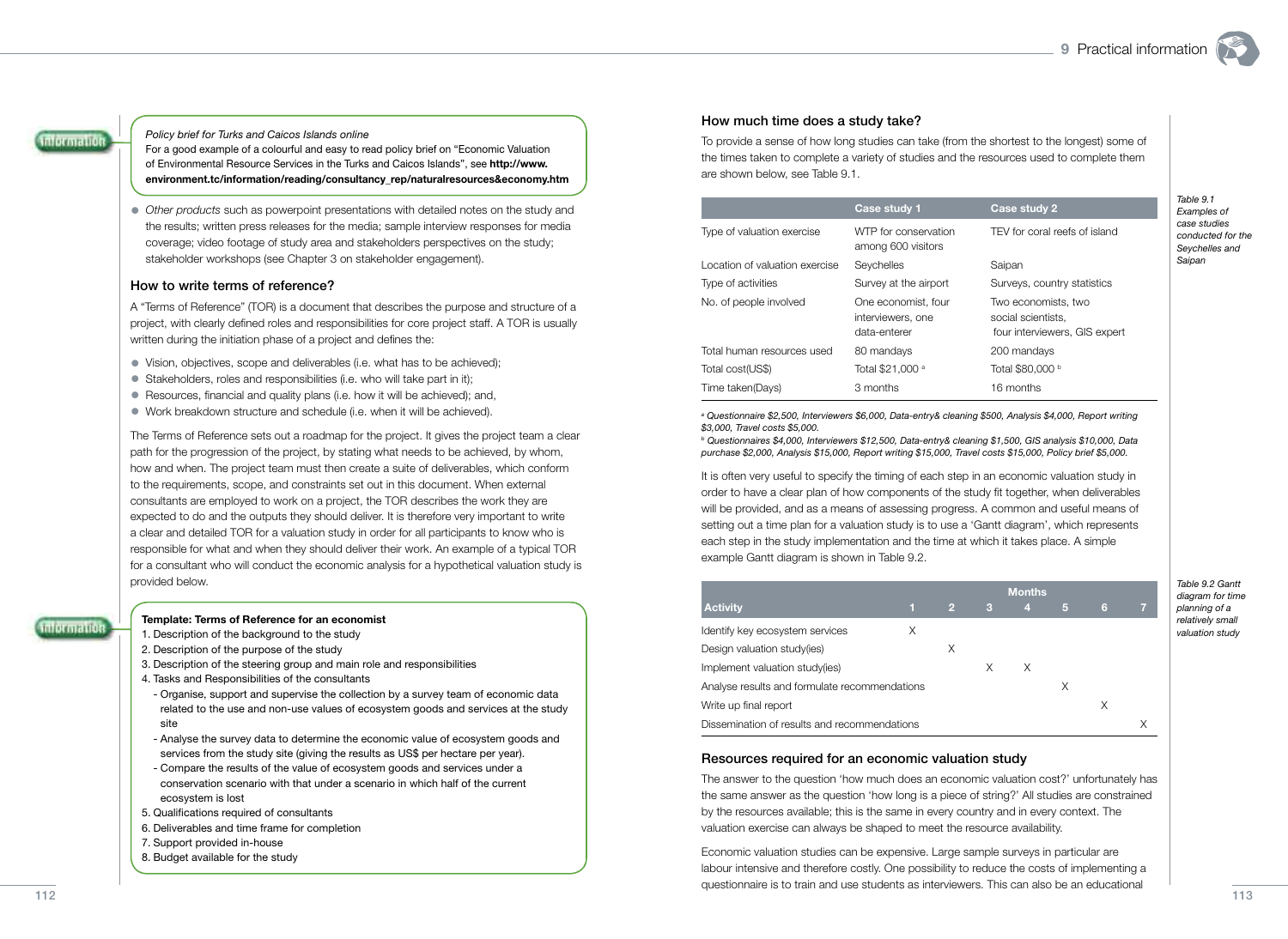experience for the students if they are included in the survey design and analysis processes.

In the case that resources are limited, it can often be helpful to adopt an iterative approach to investigating ecosystem values. An initial scoping study should seek to provide a brief overview of the ecosystem functions and values that are important, thereby paving the way for more in-depth research into key impacts.

#### How to communicate the results to stakeholders

What researchers or consultants often forget is that communications can be as important as the content and quality of the analysis. Therefore it is important to plan communication from the beginning of the project, especially if the main motivation of the study is advocacy. Because a lot has already been said in this toolkit about communication, we will only reiterate the main steps that should be part of a communication plan.

- *Step 1:* Formulate the *main message* that you convey: Keep it simple and do not try to be too comprehensive or all encompassing. It is better to get across one message that sticks than five messages that slip from peoples minds as soon as they leave the room;
- *Step 2:* Identify your *audience* and determine how they currently think about the issue. The stakeholder engagement phase of the study is an excellent opportunity to do this (see Chapter 3);
- *Step 3:* Decide on a *strategy* to get your message across to your audience. Decide in advance which will be the main economic values or indicators to be communicated (e.g. cost benefit ratio, total economic value) and which additional information will be used (e.g. employment, income distribution). See Chapter 8.
- *Step 4:* Select *tools* to communicate your message to your audience. The "deliverables" section of this chapter (Section 9.2) already mentioned policy briefs and presentations as effective communication tools. Other tools are radio interviews, a webpage on the internet, or even the production of a short movie about the subject matter. Through these latter tools, a much wider audience can be reached than with any report or publication.

Short documentaries on the economic importance of nature For a good example of an affordable and easy way of communicating the results of research in the field of environmental economics by means of policy briefs and documentaries, see **http://www.prem-online.org/** and go to *Vietnam*

#### **9.3 Specialised guidelines, manuals and references used**

Many different case studies and guidelines have been used in this toolkit to reflect the variety of ecosystem services that are provided and valued on small islands. The studies used, references cited and additional sources are listed below.

#### Biodiversity conservation

• Economics and the Conservation of Global Biological Diversity (1993). By Brown, K., Pearce, D., Perrings, C., and T. Swanson, Global Environment Facility; United Nations Development Programme; United Nations Environment Programme; World Bank. Not available online.

- Making economics work for biodiversity conservation. (2005). By Biological Diversity Advisory Committee, Department of the Environment and Heritage. Land & Water Australia. **http://www.environment.gov.au/biodiversity/publications/economicvaluation/pubs/conservation.pdf**
- Economic Values of Protected Areas: Guidelines for Protected Area Managers. No. 2. Task Force on Economic Benefits of Protected Areas for the World Commission on Protected Areas (WCPA) (1998). By IUCN in collaboration with the Economics Service Unit of IUCN, 1998, xii + 52pp. **http://www.iucn.org/dbtw-wpd/edocs/PAG-002.pdf**
- Handbook of Biodiversity Valuation: A Guide for Policy Makers. (2002) By Pearce, D.W., Moran, D., Biller, D., Organisation for Economic Co-operation and Development (OECD), Working Group on Economic Aspects of Biodiversity. p.156. Case studies can be downloaded from: **http://www.oecd.org/document/11/0,2340,en\_2649\_34285\_ 34312139\_1\_1\_1\_1,00.html**
- Assessing the Economic Value of Ecosystem Conservation. (2004) By World Bank, Washington, DC. **http://129.3.20.41/eps/othr/papers/0502/0502006.pdf**

#### Coastal zone

- Collected Essays on the Economics of Coral Reefs. (2000) By Cesar, H.S.J. (editor), published by CORDIO, Kalmar University, Sweden 244 pp. Not available online.
- Trade-off Analysis for Participatory Coastal Zone Decision-Making. (2001) By Brown, K., Tompkins, E. L. and Adger, W. N. Norwich, U.K., Overseas Development Group. Publications Office, ODG, UEA, Norwich, NR4 7JT, UK
- Economic Valuation of Natural Resources: A Guidebook for Coastal Resources Policymakers. (1995) By Lipton, Douglas W., Katherine Wellman, Isobel C. Sheifer, and Rodney F. Weiher, NOAA Coastal Ocean Program Decision Analysis Series No. 5. Silver Spring. **http://www.mdsg.umd.edu/Extension/valuation/handint.htm**
- Economic Valuation of Coral Reefs and Adjacent Habitats in American Samoa: Final Report (2004) By Jacobs, US Department of Commerce. **http://doc.asg.as/crag/ASCoralValuation04.pdf http://doc.asg.as/crag/ ASCoralValuation04\_Appendix.pdf**
- Economic Valuation of the Terrestrial and Marine Resources of Samoa (2001) By Mohd-Shahwahid H.O. A, report to the Division of Environment and Conservation, Department of Lands, Survey and Environment, Government of Samoa. **http://www.wwf.org.uk/ fi lelibrary/pdf/econ\_samoa.pdf**
- Assessment of Economic Benefits and Costs of Marine Managed Areas in Hawaii, (2004) By Cesar, H., van Beukering, P. and Friedlander, A. Hawaii Coral Reef Initiative Research Program, NOAA. **http://marineeconomics.noaa.gov/Reefs/execsumm.pdf**

#### Fisheries

• Measuring the Benefits of Domestic Tuna Processing (2006) By Campbell, H. Paper presented to the Tuna Management Workshop for the Pacific Islands, September 25-26, 2006, Australian National University. **http://peb.anu.edu.au/pdf/PEB21-3campbell.pdf**

#### Mineral extraction

- Kiribati Technical Summary. Report of Economic Analysis of Aggregate Mining on Tarawa (2007). By Greer, R. EU EDF 8 – SOPAC Project Report 71b, Fiji. **http://www.sopac. org/data/virlib/ER/ER0071b.pdf**
- Economic Assessment of the True Costs of Aggregate Mining in Majuro Atoll Republic of the Marshall Islands (2006) By McKenzie, E, Woodruff, A. and McClennen, C., SOPAC Technical Report 383. **http://www.sopac.org/data/virlib/TR/TR0383.pdf**

**Information**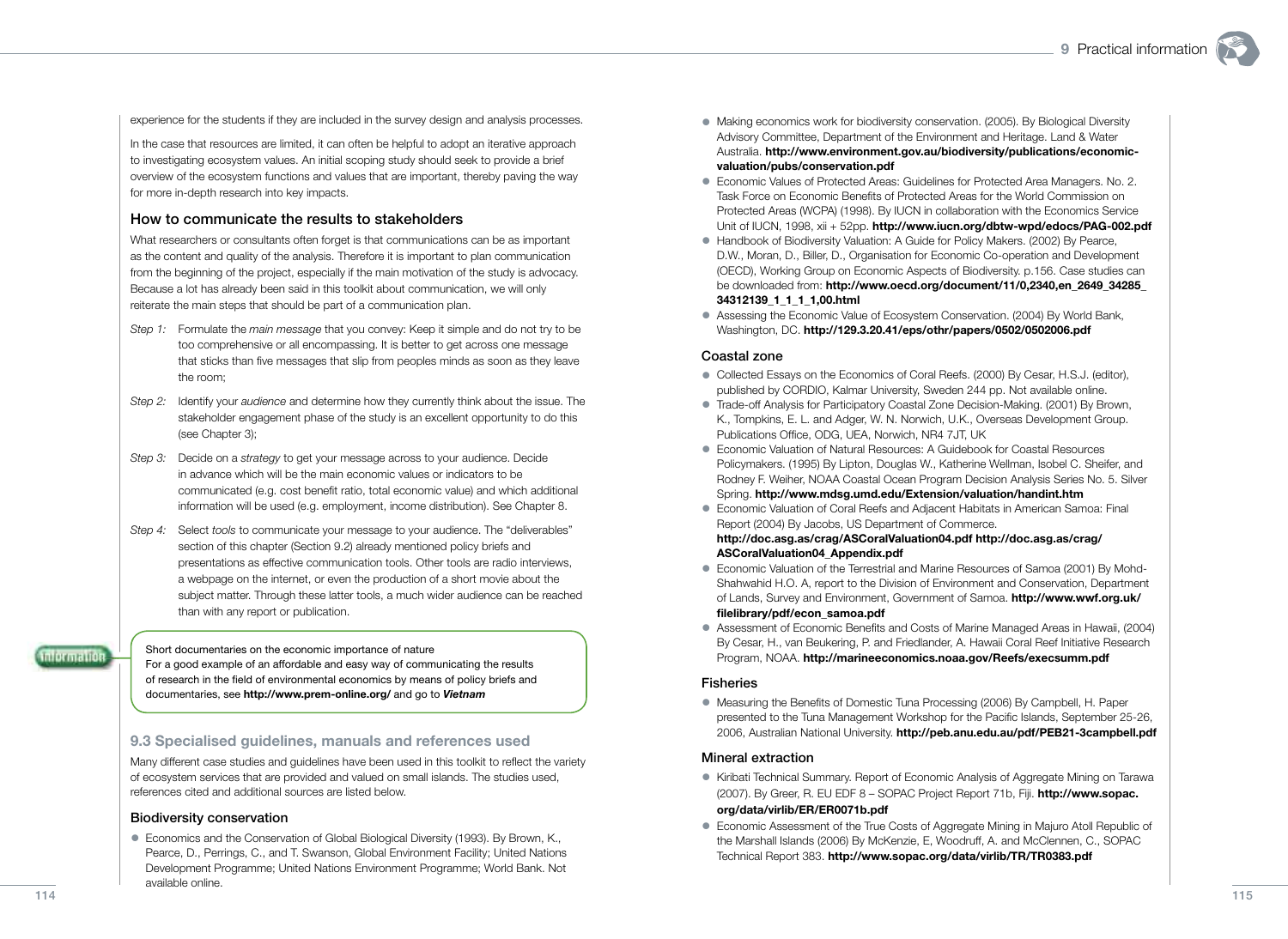#### Tropical forests

• The Economic Valuation of Tropical Forest Land Use Options: A Manual for Researchers (2002) By Bann, Camille, EEPSEA.

**http://www.idrc.ca/uploads/user-S/10916232241spcbann1.pdf**

- The Value of Forest Ecosystems (2001). By Pearce, D.W. and Corin G T Pearce. CBD Technical Series, Series No. 4. The Secretariat Convention on Biological Diversity, Montreal. **http://www.biodiv.org/doc/publications/cbd-ts-04.pdf**
- Financial viability of forest certification in industrial plantations: a case study from the Solomon Islands (2004) By Pesce, F. and Lal, P. Technical report, Environmental Management and Development Occasional Paper no.5, ANU. **http://dspace.anu.edu. au/bitstream/1885/42624/1/emd\_op5.pdf**

#### Wetlands

- Economic Valuation of Wetlands, a guide for policy makers and planners (1997) By Barbier, E.B., M. Acreman, D. Knowler. Ramsar Convention Bureau, Gland, Switzerland. **http://www.ramsar.org/lib/lib\_valuation\_e.pdf**
- The Socio-economics of Wetlands (2002) By Stuip, Baker and Oosterberg. Wetland International, RIZA, RAMSAR. **http://www.wetlands.org/getfilefromdb. aspx?ID=e86956a6-4ab7-496e-91ba-374a1f027e69**
- An Economic Valuation of Watershed Pollution in Rarotonga, the Cook Islands (2005) By Hajkowicz, S. and Okotai, P. International Waters Project of the Cook Islands, SPREP. **http://www.sprep.org/att/publication/000517\_IWP\_PTR18.pdf**
- The Economic Valuation of Mangroves: A Manual for Researchers (2003) By Bann, C. EEPSEA. **http://network.idrc.ca/uploads/user-S/10305674900acf30c.html**

#### Waste management

- Economics of Liquid Waste Management in Funafuti, Tuvalu (2006) By Lal, P. Saloa, K. and Uili, F. Pacific Islands Forum Secretariat, SPREP and IWP-Tuvalu. **http://www. sprep.org/att/publication/000522\_IWP\_PTR36.pdf**
- Economic Costs of Waste in Tonga (2005) By Lal, P. and Takau, L. Pacific Islands Forum Secretariat, SPREP and IWP-Tonga. **http://www.sprep.org/solid\_waste/documents/ Economic%20costs%20of%20waste%20-%20Tonga.pdf**

#### Water supply

- Value: counting ecosystems as an economic part of water infrastructure (2004) By Emerton, L., E. Bos. Gland, Switzerland and Cambridge, UK, IUCN. **http://www.iucn. org/themes/wani/pub/VALUE.pdf**
- Economic valuation of water resources in agriculture, From the sectoral to a functional perspective of natural resource management (2004) By Turner, K., S. Georgiou, R. Clark, R. Brouwer. FAO, Rome. **http://www.fao.org/docrep/007/y5582e/y5582e00.htm**
- Measuring Economic Benefits for Water Investments and Policies (1996) By Young, R.A. Technical Paper 338, Washington DC: World Bank. Not available online.

#### Specific references used in this toolkit

- Agardy, T and Alder, J. (2005) Chapter 19 Coastal Systems. In Millennium Ecosystem Assessment, Volume 1: Ecosystems and human well-being: current state and trends. Island Press. pp. 513-549
- Agardy, T. and J. Alder (2005) Coastal Systems. Ecosystems And Human Well-being: Current State And Trends. Findings of the Condition and Trends Working Group. Millennium Ecosystem Assessment. Island Press
- Arin, T. and R.A. Kramer (2002) Divers' Willingness to Pay to Visit Marine Sanctuaries: An Exploratory Study. Ocean and Coastal Management, vol. 537.
- Barbier, E., I. Strand, and S. Sathirathai (2002) Do open access conditions affect the valuation of an externality? Estimating the welfare effects of mangrove-fishery linkages in Thailand. Environmental and Resource Economics, vol. 21.
- Brown, K., E. Tompkins and W.N. Adger (2001) Trade-off Analysis for Participatory Coastal Zone Decision-Making. CSERGE, UEA.
- Cesar, H.S.J., Beukering, P.J.H. van & Pintz, S. (2002). The Economic Value of Coral Reefs in Hawai'i. Hawai'i Coral Reef Initiative (HCRI), University of Hawai'i, Honolulu.
- Constanza et al. (1997) The value of the world's ecosystem services and natural capital. Nature vol. 387.
- Dixon, J.A., L.F. Scura and T. van't Hof. (1993) Meeting Ecological and Economic Goals: The Case of Marine Parks in the Caribbean. The World Bank
- Leeworthy, V.R. and P.C. Wiley (1997) A Socioeconomic Analysis of the Recreation Activities of Monroe County Residents in the Florida Keys/Key. NOAA
- McKenzie, E, Woodruff, A. and McClennen, C (2006) Economic Assessment of the True Costs of Aggregate Mining in Majuro Atoll Republic of the Marshall Islands. SOPAC Technical Report 383, SOPAC. Suva, Fiji
- Pagiola, S., von Ritter, K., and Bishop, J. (2004) Assessing the Economic Value of Ecosystem Conservation. World Bank Environment Department Paper No. 101. In collaboration with The Nature Conservancy and IUCN-The World Conservation Union.
- Pantin, D. and V. Reid. (2005). Economic Valuation Study: action-learning project on incentives for improved watershed services in the Buff Bay/ Pencar Watershed. CANARI Who Pays for Water Project Document no.2. 82pp.
- Pendleton, L.H. (1995) Valuing coral reef protection. Ocean & Coastal Management (26).
- Ramdial, B.S. (1975) The social and economic importance of the Caroni swamp in Trinidad and Tobago. University of Michigan PhD dissertation
- Sathirathai, S. and E. Barbier (2001) Valuing mangrove conservation in Southern Thailand. Contemporary Economic Policy. Issue 2, pp 109-122
- Schuyt, K. and L. Brander (2004) The economic value of the World's wetlands. WWF-International.
- UNEP (2004) Environmental Impact Assessment and Strategic Environmental Assessment: Towards an Integrated Approach.
- van Beukering, P., H.S.J. Cesar and M.A. Janssen (2003). Economic valuation of the Leuser National Park on Sumatra, Indonesia. Ecological Economics, vol 44.
- van Beukering, P.J.H. (Ed.) W. Haider, M. Longland, H. Cesar, J. Sablan, S. Shjegstad, B. Beardmore, Yi Liu and G.O. Garces ( 2007) The economic value of Guam's coral reefs. University of Guam Marine Laboratory Technical Report No. 116. p.100.
- Van Beukering, P.J.H. & H.S.J. Cesar (2004) Ecological Economic Modeling of Coral Reefs: Evaluating Tourist Overuse at Hanauma Bay and Algae Blooms at the Kihei Coast, Hawaii. Pacific Science, 58(2). 243-260.
- Van Beukering, P.J.H., W. Haider, E. Wolfs, Yi Liu, K. van der Leeuw, M. Longland, J. Sablan, B. Beardmore, S. di Prima, E. Massey, H.S.J. Cesar, Z. Hausfather, J. Gourley (2006) The Economic Value of the Coral Reefs of Saipan, Commonwealth of the Northern Mariana Islands. CEEC report. p.153

#### **9.4 Web links and further reading**

#### Communications information

- Your quide to communicating climate change (2006) DEFRA, UK Government http:// www.climatechallenge.gov.uk/multimedia/communicating\_climate\_change.pdf
- The Green Buck. Using economic tools to deliver conservation goals: a WWF field guide (2005) Tom Le Quesne and Richard McNally. WWF-UK. **http://www.wwf.org.uk/ filelibrary/pdf/thegreenbuck.pdf**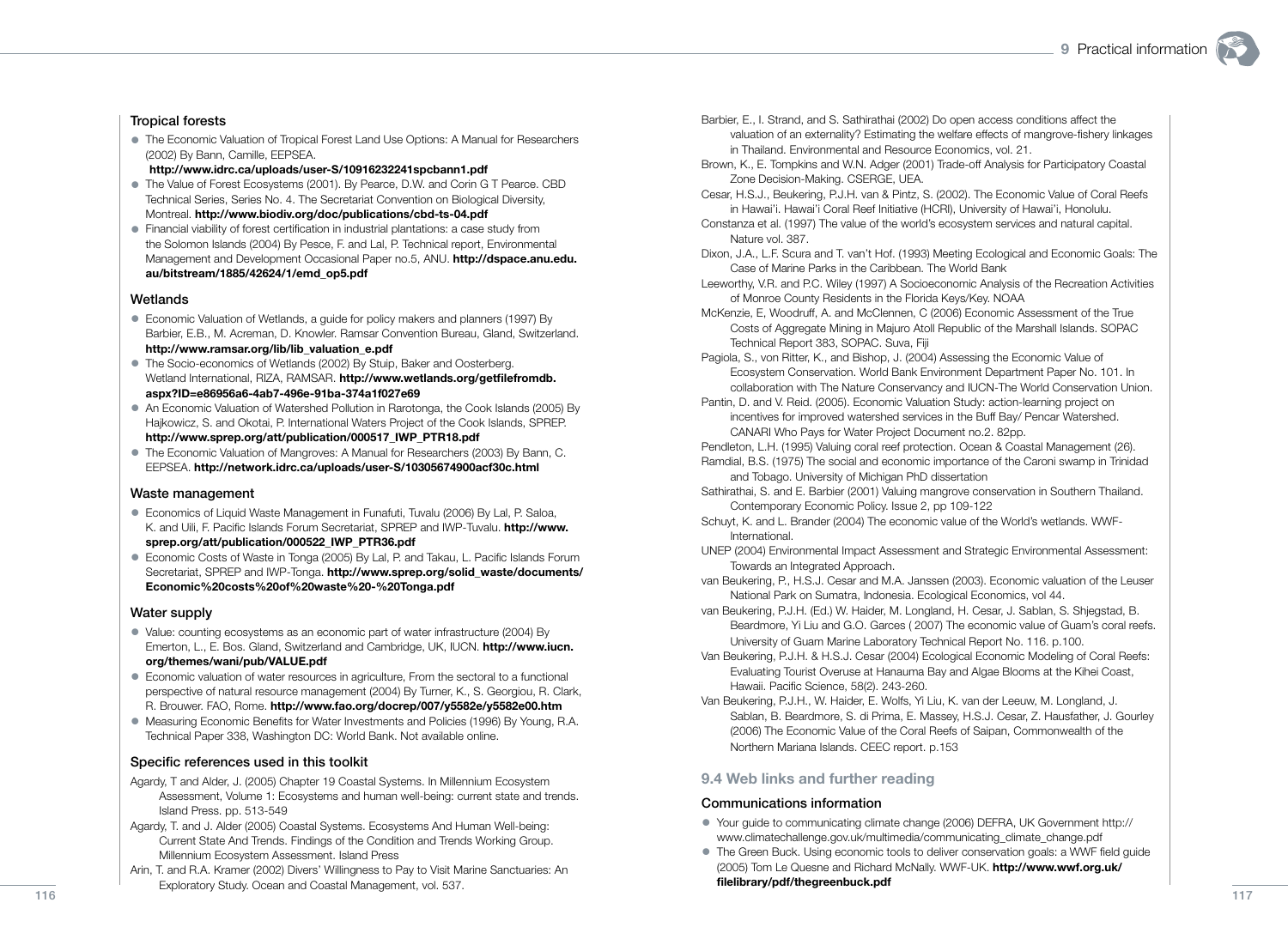# 10

#### Data sources and natural resource monitoring

- Global Development Research Center Tools for Environmental Management: **http:// www.gdrc.org/uem/e-mgmt/cover.html**
- *International Association of Impact Assessment*: **www.iaia.org**
- **The Conservation Finance Alliance: www.conservationfinance.org**
- The State of Coral Reef Ecosystems of the United States and Pacific Freely Associated *States.* **http://ccma.nos.noaa.gov/ecosystems/coralreef/coral\_report\_2005/**
- *Tropical Rain Forest Information Center (TRFIC):* **http://www.trfic.msu.edu/**
- *WWF and IUCN:* **www.biodiversityeconomics.org**. Within this site see the Biodiversity Economics Basics **http://www.biodiversityeconomics.org/library/basics/index.html**
- *WWF-US Center for Conservation Finance*: **www.worldwildlife.org/ conservationfi nance**

#### Environmental financing

- From good-will to payments for environmental services: A survey of financing alternatives for sustainable natural resource management in developing countries, ed. Pablo Gutman, Danida and WWF, August 2003. **http://assets.panda.org/downloads/fin\_alt.pdf**
- Making markets work for forest communities, Sara Scherr, Andy White and David Kaimowitz, Forest Trends, 2002. **http://www.earthscape.org/p1/ES16909/markets\_ work.pdf**

#### Environmental taxation

- A review of OECD country experience and prospects for economies in transition, A. Markandya and Z. Lehoczai, REC, 2000. **http://www.rec.org/REC/Publications/ PaperSeries/Paper1/cover.html**
- Selling Forest Environmental Services: Market-based Mechanisms for Conservation and Development, ed. Stefano Pagiola, Earthscan Publications, 2002. Not available online.

#### Impact assessment

- *Guidelines on biodiversity-inclusive Environmental Impact Assessment (EIA):* **http://www. biodiv.org/doc/reviews/impact/EIA-guidelines.pdf**
- *Guidelines for environmental impact assessment (EIA) in the Arctic*: This guide provides very clear and straightforward guidance on how to do an impact assessment: **http:// www.nepa.gov/nepa/eiaguide.pdf**

#### Small island impacts

- *Global Conference On The Sustainable Development Of Small Island Developing States*: Report of the Global Conference On The Sustainable Development Of Small Island Developing States, Bridgetown, Barbados, 25 April-6 May 1994: **http://www.un.org/ documents/ga/conf167/aconf167-9.htm**
- *Small island developing states network (SIDSnet):* SIDSnet is the global network for small island developing States service provided by the UN Department of Economic and Social Affairs. **http://www.sidsnet.org/**

#### Stakeholder analysis

• How to do stakeholder analysis – a guidance note. Overseas Development Administration, UK. **http://www.euforic.org/gb/stake1.htm**

#### Valuation in practice

- How much is an ecosystem worth? Assessing the economic value of conservation, Stefano Pagiola, Konrad von Ritter and Joshua Bishop, The International Bank for Reconstruction and Development/The World Bank, October 2004. **http://**
- **biodiversityeconomics.org/document.rm?id=710**

# Glossary of terms



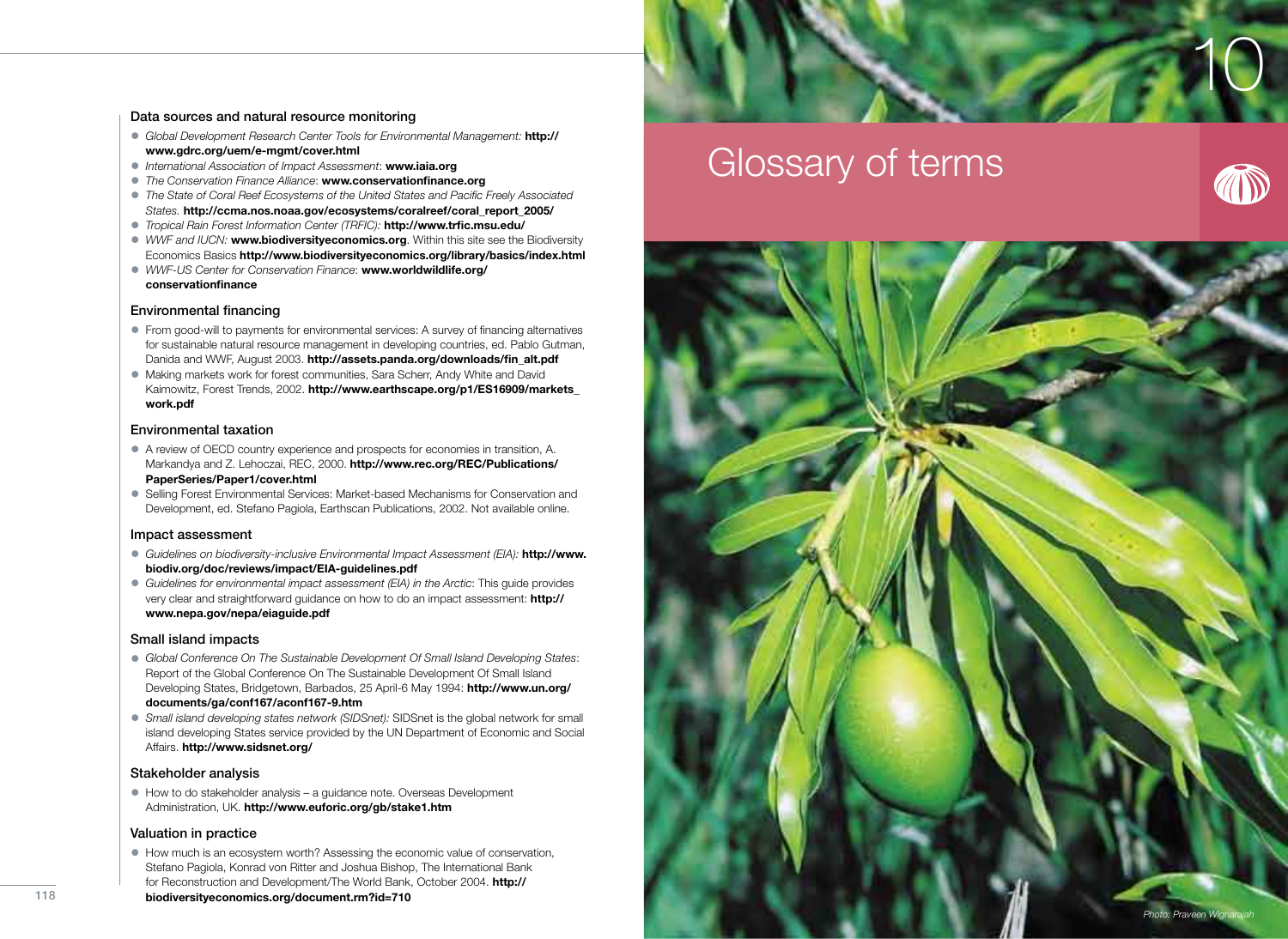- *Bayesian approach:* An approach to value transfer that provides a systematic way of incorporating study case information with policy case information.
- *Benefit Cost Ratio (BCR):* A measure of project desirability or profitability: the ratio between the discounted total benefits and costs of a project.
- *Benefits transfer:* The practice of estimating economic values for ecosystem services by transferring value information from existing studies for one location (the study site) to another (the policy site. This is also called 'value transfer'.
- *Bio-economic model:* A model of ecological and socio-economic reality that allows us to express the consequences of different management regimes on ecosystem values.
- *Choice experiment valuation methods*: A stated preference technique for valuing ecosystems or environmental resources that presents a series of alternative resource or ecosystem use options, each of which is defined by various attributes including price, and uses the choices of respondents as an indication of the value of ecosystem attributes.
- *Choice Modelling valuation method:* A stated preference valuation method in which values are inferred from the hypothetical choices or tradeoffs that people make between different combinations of attributes of a good. Data for choice modelling valuation is obtained through surveys of individuals.
- *Consumer Surplus*: The difference between what consumers are willing to pay for a good and its price.
- *Consumptive use:* The consumption of a good or service so that less remains for others to use.
- *Contingent Valuation methods (CVM):* A stated preference valuation technique that elicits expressions of value from respondents for specified increases or decreases in the quantity or quality of an environmental good or service, under the hypothetical situation that it would be available for purchase or sale.
- *Cost-Benefit Analysis (CBA):* A decision tool which judges the desirability of projects by comparing their costs and benefits.
- *Cost-effectiveness analysis (CEA):* A decision tool that judges the desirability of a project according to the cost of attaining a particular objective.
- *Damage assessment:* The determination of the extent of economic and environmental damage caused by natural hazards or human activities.
- *Damage cost avoided valuation method:* A cost based valuation technique that estimates the value of ecosystem goods and services by calculating the damage that is avoided to infrastructure, productivity, or populations by the presence of ecosystem services.
- *Decision support tools*: Methods to combine the valued impacts of a project or decision into a single measure in order to assist the decision making process.
- *Dependent variable:* In a statistical equation, dependent variables (e.g. age, gender, income) explain some of the causes of change in an independent variable (e.g. choice of holiday).
- *Design bias* is bias that results from the way in which information is provided in a contingent valuation survey. For example, a survey may provide inadequate information about the hypothetical scenario, or respondents can be misled by its description.
- *Direct use value:* The value of environmental and natural resources that are used directly as raw materials and physical products for production, consumption and sale.
- *Disaster:* A hazard event that has a profound impact on local people or places either in terms of loss of life or injuries, property damages, or environmental impact.
- *Discount rate:* The interest rate used to determine the present value of a future stream of costs and benefits. The formula for discounting or calculating present value is: present value = future value/(1+r)<sup>n</sup>, where r is the discount rate and n is the number of years in the future in which the cost or benefit occurs.
- *Discounting:* The process of calculating the present value of a future stream of benefits or costs, using a discount rate.
- *Double counting:* An error which occurs when costs or benefits are counted twice.
- *Economic CBA:* Examines the effects of projects, investments, and policies on costs and benefits to society as a whole.
- *Ecosystem services:* Ecosystem services describe the benefits that ecosystems provide to people.
- *Ecosystem:* An ecosystem is a dynamic complex of plant, animal and micro-organism communities and their non-living environment interacting as a functional unit.
- *Environmental Economics:* Environmental economics is a subfield of economics concerned with the relationship between the economy and the environment. It studies the allocation and management of scarce natural and environmental resources in an optimal manner, accounting for externalities.
- *Exclusive Economic Zones:* A maritime area over which a state has special rights to the exploration and use of marine resources, usually extending approximately 200 nautical miles from the coast.
- *Existence values:* The value of environmental or natural resources, regardless of their current or future use possibilities.
- *Expected value:* The average amount one "expects" when the outcome of an event is uncertain. In probability theory the expected value of a random variable is the sum of the probability of each possible outcome multiplied by the value of each outcome.
- *Externality*: Occurs when a decision causes costs or benefits to individuals or groups other than the person making the decision. For example, a firm that is polluting surface water in the course of its production, may lead to nuisance or harm to others, thereby causing a negative externality. A positive example of an externality is a beekeeper, keeping bees for their honey, enhancing pollination of surrounding crops by the bees.
- *Extractive use*: Use of a good or service that leaves less for others to use. Non-consumptive or non-extractive uses utilise the services of an ecosystem without extracting any elements from the same ecosystem.
- *Financial CBA:* Examines the effects of projects, investments, and policies on the costs and benefits accruing to a particular individual or group, valued in financial prices.
- *Hazard:* A threat to people and the environment. Environmental events become hazards once they threaten to affect society and/or the environment adversely
- *Hedonic Pricing valuation methods:* A valuation technique that values ecosystem goods and services by relating their presence or quality to other prices, for instance housing property or wages.
- *Hurwicz a-criterion:* The Hurwicz criterion for decision making under uncertainty attempts to find a compromise between the extremes posed by optimist (maximax) and pessimist (maximin) criteria. The Hurwicz criterion takes the weighted average of the minimum and maximum outcomes of each alternative option using weights that reflect the decision maker's optimism regarding the outcome of events, and suggests that the alternative with the highest weighted average should be selected.
- *Impact assessment:* A process that identifies, predicts and assesses the consequences of a project or policy.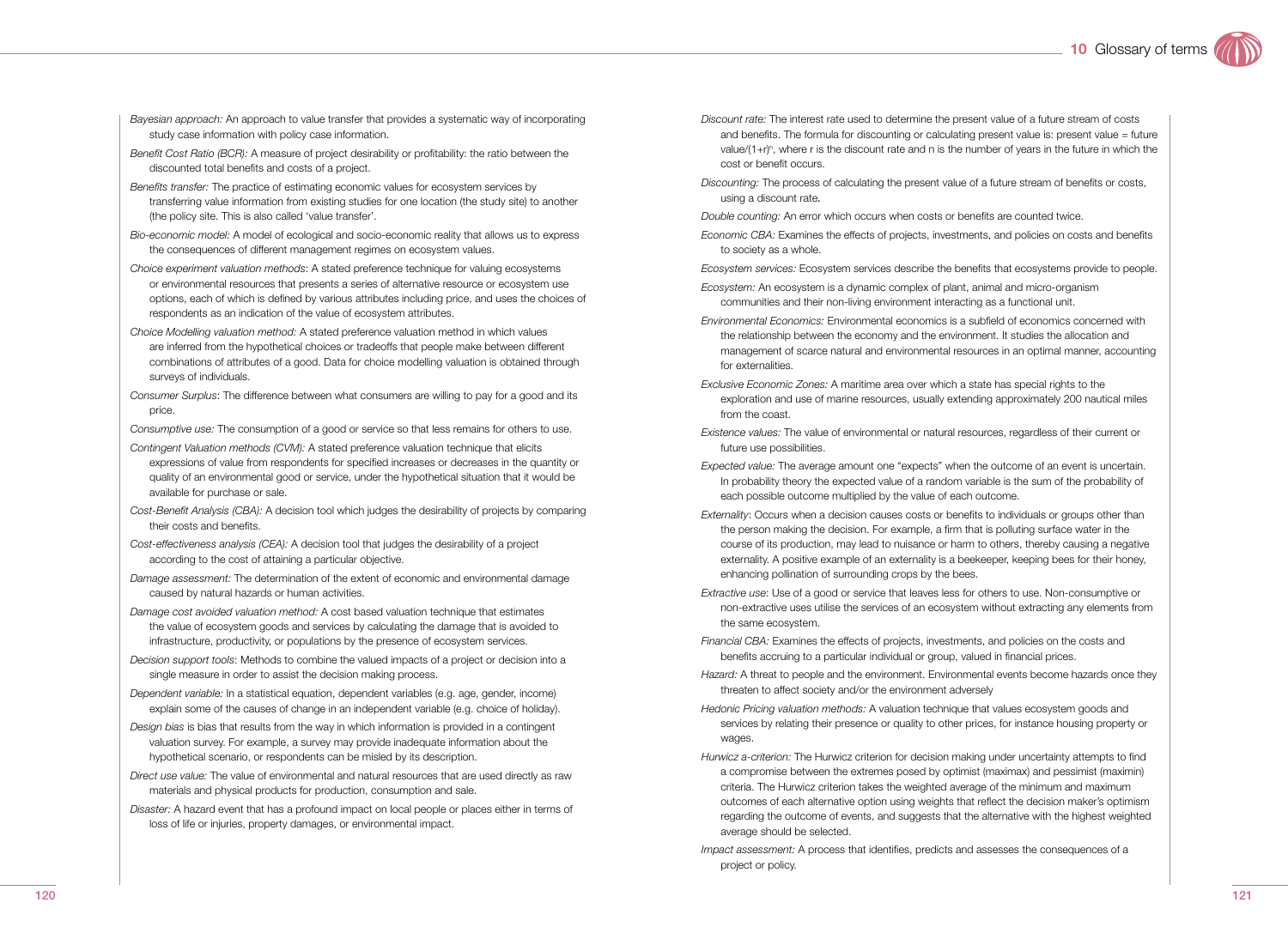- *Indirect use value:* The value of environmental services which maintain and protect natural and human systems.
- *Instrument bias* arises in a contingent valuation survey when respondents react strongly against the proposed payment methods. Respondents may for instance resent new taxes or increased bills.
- *Internal Rate of Return (IRR):* A measure of project desirability or profitability: the discount rate at which a project's Net Present Value becomes zero.
- *Interval analysis:* Is a means of dealing with unknown parameter values by specifying the upper and lower bounds within which a parameter value can fall. It is similar to real number analysis except that the unknowns are defined by ranges.
- *Marginal Cost:* The change in cost associated with producing one additional unit of a good or service.
- *Marginal Value:* The change in value resulting from one more unit of a good or service produced or consumed.
- *Market Price valuation method:* A valuation technique that uses the market price (how much it costs to buy, or what it is worth to sell) of environmental goods and services.
- *Maximax Criterion:* The Maximax criterion for decision making under uncertainty selects the alternative that maximizes the maximum outcome.
- *Meta-analysis approach:* An approach to value transfer that is generally seen as the most rigourous method. Meta-analysis is a statistical method of combining a number of valuation estimates that allows the analyst to systematically explore variation in existing value estimates across studies. Key variables from the policy case are inserted into the resulting value function.
- *Minimax Criteron:* The Minimax criterion for decision making under uncertainty selects the alternative that minimises the maximum possible loss. Alternatively, it can be thought of as maximizing the minimum gain (maximin).
- *Monte Carlo simulation:* A simulation method that randomly generates values for uncertain variables over and over to simulate different outcomes.
- *Multi-criteria analysis:* A decision tool that integrates and weights different types of monetary and non-monetary information, based on ecological, social and economic criteria.
- *Net factor income valuation method:* Estimates the value of an ecosystem input in the production of a marketed good as the total surplus between revenues and the cost of other inputs in production.
- *Net Present Value (NPV):* A measure of project desirability or profitability: the sum of discounted net benefits and costs of a project.
- *Non-use value:* An economic value attached to an environmental or natural resource that is not based on the tangible human use of the resource. Non-use values may include existence values, bequest values, altruistic values, and option values. Non-use value is sometimes called a passive use value.
- *Opportunity Cost:* The value to the economy of a good, service or resource in its next best alternative use.
- *Option values:* The premium placed on maintaining environmental or natural resources for future possible uses, over and above the direct or indirect value of these uses.
- *Pilot Analysis of Global Ecosystems (PAGE):* The Pilot Analysis of Global Ecosystems (PAGE) takes stock of the earth's ecosystems, describing their extent, their condition, and their capacity to provide goods and services that people use. Add weblink.
- *Point estimate approach:* An approach to value transfer that involves taking the mean value (or range of values) from the study case and applying it directly to the policy case. As it is rare that a policy case and study case will be identical, this approach is not generally recommended.
- *Precautionary principle:* Where there are threats of serious or irreversible environmental damage, lack of full scientific certainty should not be used as a reason to postpone measures to prevent environmental degradation.
- *Production function valuation method:* Estimates the value of a non-marketed ecosystem product or service by assessing its contribution as an input into the production process of a commercially marketed good
- *Property rights:* A property right describes the ownership of a resource, which can be: public, private, shared or open. A property right entitles the owner to: use the good; earn income from the good; or transfer the good to others. These rights can be held by a single person or collective.
- *Public Good:* A good whose benefits can be provided to all people at no more cost than that required to provide it for one person. The benefits of a public good are indivisible, and people cannot be excluded from enjoying them.
- *Purchasing power parity (PPP):* A purchasing power parity exchange rate equalizes the purchasing power of different currencies in their home countries for a given basket of goods. The PPP is often used to compare the standards of living of two or more countries.
- *Rapid research approach:* A process of learning about local conditions where outsiders use a range of methods, tools and techniques to gain information from rural people quickly and cheaply.
- *Regression analysis:* A statistical method to explain the relationship of a dependent variable to specified independent variables or predictors. In hedonic pricing, the house price is the dependent variable, while the quality of the house and the neighbourhood are typical independent variables. The mathematical model of the relationship is the regression equation.
- *Replacement Cost valuation method:* A valuation technique that assesses ecosystem values by determining the cost of man-made products, infrastructure or technologies that could replace ecosystem goods and services.
- *Resilient:* A system is resilient if it is able to buffer disturbance and maintain system functioning
- *Ridge to reef:* 'Ridge to reef' is a management practice that requires upstream impacts to be taken into account when estimating impacts on the downstream environment.
- *Scenario*: Scenarios describe alternative futures.
- *Sensitivity analysis:* The study of how the variation in the output of a model (numerical or otherwise) can be apportioned, qualitatively or quantitatively, to different sources of variation
- *Shadow Prices:* Prices used in economic analysis when market price is a poor estimate of "real" economic value. This may be due to market distortions such as subsidies.
- *Stakeholder analysis*: The process of identifying, categorising and engaging stakeholders.
- *Stakeholder engagement*: Methods used to bring stakeholders into a deliberative or consultative process
- *Stakeholder:* A person or group with an interest in a project or a decision.
- *Starting point bias* occurs when the starting point of the bid amount in a contingent valuation survey influences answers that respondents provide and therefore does not represent their true WTP/WTA.
- *Stated Preference methods:* A group of valuation techniques that involve asking individuals to state their value or preference for specific ecosystem goods and services directly.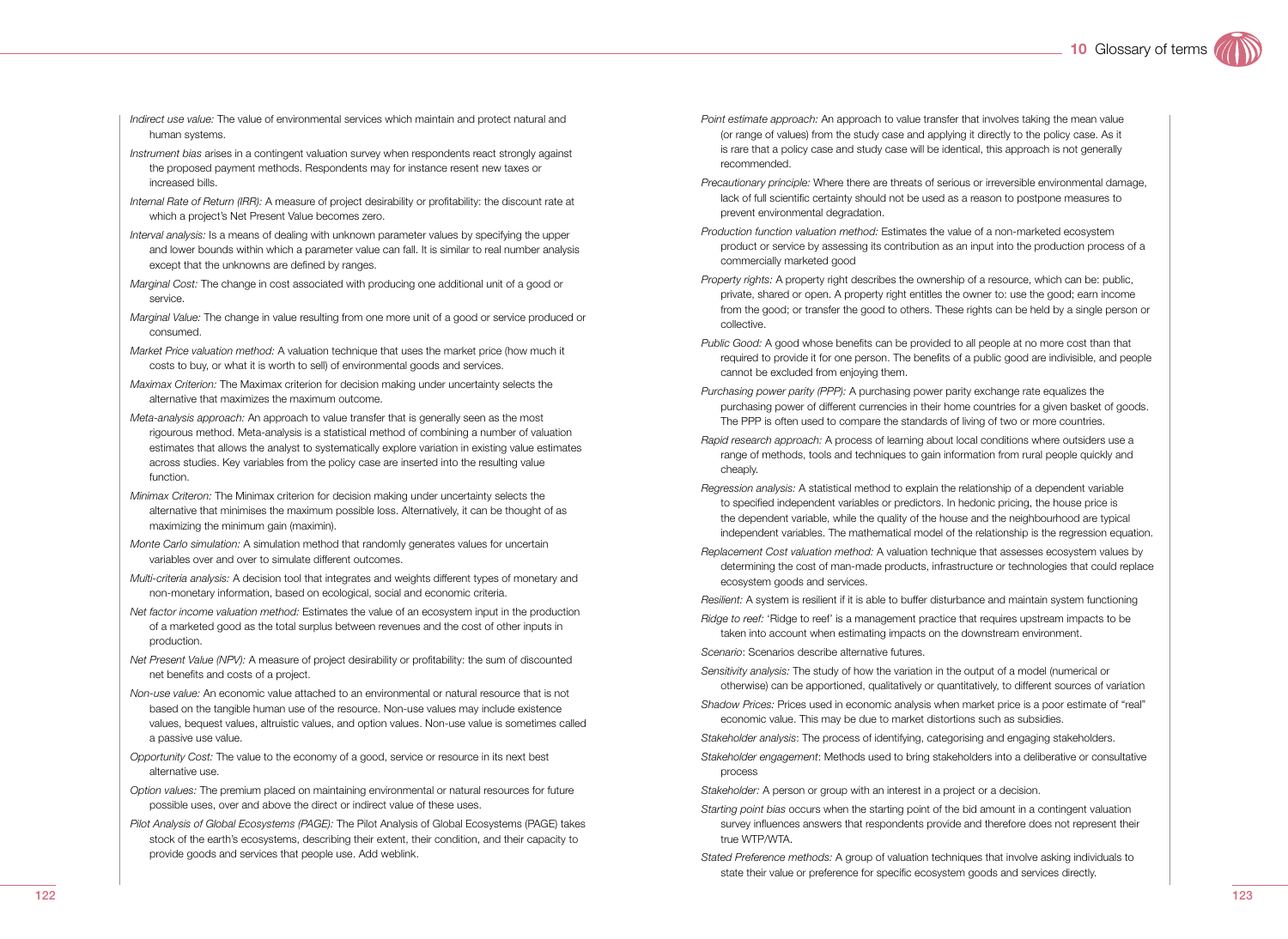Index

- *Total Economic Value (TEV):* The sum of all marketed and non-marketed benefits associated with an ecosystem or environmental resource, including direct, indirect, option and existence values.
- *Travel Cost valuation method:* A valuation technique that takes the costs people pay to travel to a national park or ecosystem as an expression of its recreational value.
- *Use value:* Economic value based on the tangible human use of an environmental or natural resource.
- *Utility:* A measure of the satisfaction that is gained from a good or service.
- *Valuation:* The practice of estimating monetary values for goods and services provided by ecosystems.
- *Value function transfer approach*: An approach to value transfer that is refined but complex. If the study case provides a WTP function, valuation estimates can be updated by substituting applicable values of key variables from the policy case into the benefit function.
- *Value transfer*: The practice of estimating economic values for ecosystem services by transferring value information from existing studies for one location (the study site) to another (the policy site. This is also called 'benefit transfer'.
- *Value*: This is how much a product or service is worth to someone relative to other things (often measured in money). It can be either an assessment of what it could or should be worth (valuation), or an explanation of its actual market value (price).
- *Willingness to accept (WTA).* WTA is defined as the minimum amount of money an individual requires as compensation in order to forego a good or service.
- *Willingness to pay (WTP).* WTP is the maximum amount of money an individual would pay in order to obtain a good or service. An individual's WTP for a good is a reflection of his or her preferences for this good relative to other goods.

*Dolphins near the coast of Maui. Photo: Pieter van Beukering*

124



### Index

#### **A**

Advocacy 7, 12, 34, 99-102, 114 Aggregate mining (see also dredging) 6, 20-21, 115 Agriculture 19, 21, 22, 41, 87, 93 Air quality 41, 59 Airborne pollutants 40 Air pollution 51, 84, 107 Algae 19, 20, 87 Amenities 59, 60 Amenity value 39, 61 Anguilla 22 Antigua and Barbuda 6, 20, 26 Aruba 20 Ascension Island 24 Atlantic 40 Atlantic Ocean 16 South Atlantic 64 Atolls 6, 18, 21, 115 Audience (see stakeholder identification) 99-106, 111, 114

#### **B**

Bahamas 20, 21, 24, 26 Barbados 19, 20, 25, 118 Baseline Condition of resources 39, 71, 79 Information 40, 79, 82 Scenario 11 BCR. (see benefit cost ratio) 86, 120 Beach 17, 19, 21, 66, 70 Beach access 24, 36 Beach erosion 44, 56 Beach sand 20 Beach value 43, 61, 87 Benefit cost ratio 120 Benefit transfer (see value transfer) 120, 124 Bequest value 48, 122 Biodiversity 20, 40, 52, 67, 93, 99, 102, 111 Biodiversity conservation (see conservation) 49, 114, 115, 118 Bonaire 6, 57, 108 British Virgin Islands 20, 21, 24, 26

#### **C**

Cape Verde 21 Caribbean 6, 8, 16, 20, 24, 29, 40, 76, 108, 111 Cayman Islands 17, 21, 22, 25, 26, 36, 77 CBA (see cost-benefit analysis) 84, 85-87, 89, 120, 121 CEA (see cost-effectiveness analysis) 84, 120

Chagos Archipelago 25 Charges 106-107 Choice modelling 50, 51, 52, 67-70, 77, 120 Climate change 19, 20, 24, 36, 37, 48, 102, 117 Coastal zone 17, 17, 18, 19, 26, 36, 59, 61, 76, 106, 115, 116, 117 Coastal ecosystem 37, 43, 79, 100 Coastal erosion 55 Coastal protection 6, 51, 52, 54, 55, 56, 76 Coastal quality 21, 42 Communal land (see property rights) 24, 25 Communication 102, 104, 106, 108, 117 Communication strategy 99, 100, 111, 114 Community 31, 41, 42, 48, 66, 93 Comoros 21 Compensation 7, 12, 47, 64, 86, 92, 99 Damage compensation 98, 104-106 Conjoint analysis (see choice modelling) 50 Conservation 12, 49, 66, 69, 79, 91, 92, 93, 99, 101, 106, 114-115 Construction 21, 22, 36, 37, 40, 55 Materials (see dredging and aggregate) 19, 20- 21, 43 Consultants 80, 111, 114 Hiring consultants 13, 14, 110-112 Consumer surplus 47, 62, 63, 64, 120 Contingent valuation 50, 51, 52, 64-66, 90, 104, 120 Cook Islands 20, 22, 24, 25, 116 Coral reefs 17, 20, 40, 51, 55, 90 Damage 6, 42, 105, 106 Value 12, 56, 61, 63, 64, 66, 69, 87, 95, 108, 115 Costa Rica 19, 21 Cost benefit analysis (see CBA) 11, 12, 13, 120 Cost benefit ratio (see benefit cost ratio) Cost-effectiveness analysis 11, 84, 89, 120 Critical uncertainty approach 38-39 Cultural services 40, 42, 43, 69

#### **D**

Damage assessment 104-105 Damage cost avoided 55-56 Data Collecting data 11, 53, 82 Data accessibility 82 Data availability 75, 82 Primary data 70, 78 Secondary data 75 Sources 76, 117 Decision support tools 11, 32, 84-95, 120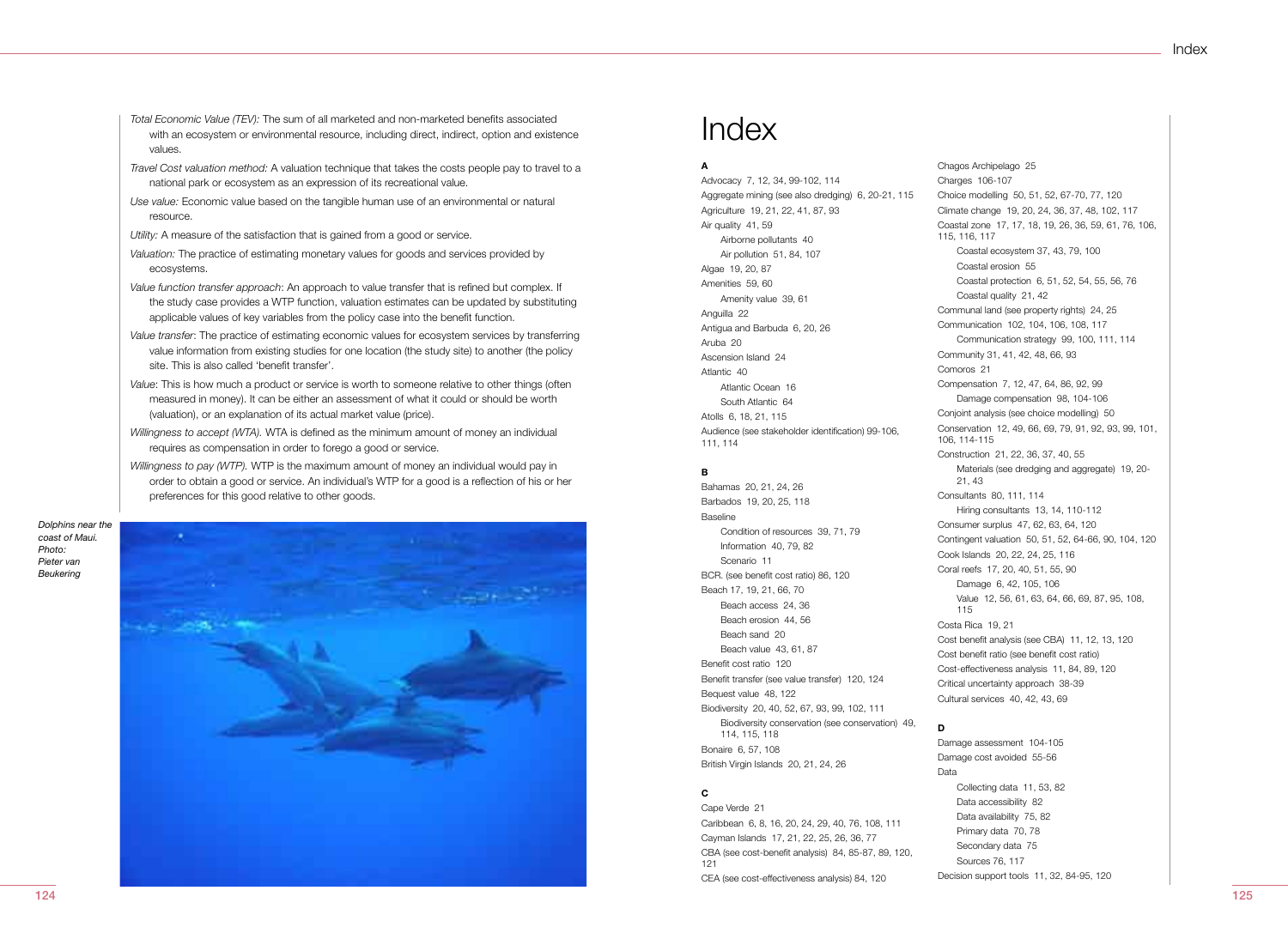Deforestation 21, 59, 93 Demand 9, 49, 52, 58, 61, 62, 64 Dependent variables 60, 81, 120 Development (see economic development and sustainable development) Dichotomous choice 65 Direct market price 49 Direct use values 47-49, 120 Disasters 16, 76, 104, 120 Discount rates 86, 87, 93, 96, 120 Discounting 86, 96, 120 Diving 56, 87, 95, 108 Double counting 40, 121 DPSIR 35, 36-38 Dredging (see aggregate mining) 9, 19 Drought 16, 20, 21, 93

#### **E**

Ecological services (see ecosystem services) 12 Economic development 8, 16, 19, 37 Economic instruments 11, 12, 107 Economic valuation 6, 9, 11, 24, 46-72, 93, 99, 104, 105, 106, 110, 113, 114-116 Ecosystem health 20, 24, 36, 38, 61, 69, 90, 100, 101, 102, 107 Ecosystem services 7, 8, 41, 42, 51, 52, 53, 54, 55, 56, 59, 64, 68, 71, 76, 101, 106, 113, 121 Education 99, 113 Effects table 88, 89, 90 Endemism 18, 40 Entrance fees (see charges) 86 Environmental economics 13, 47, 111, 114, 121 Environmental financing 106-108 Environmental services (see ecosystem services) Evaluation techniques 11 Existence value 48, 49, 52, 121 Exploitation 25, 40, 100, 101, 103 Exports 21, 22, 24, 26, 43, 76, 102 Extractive uses 48, 79, 101, 121

#### **F**

Fair decisions 102, 105, 107 Federated States of Micronesia 21, 25 Fees (see charges and taxes) 10, 12, 61, 66, 76, 99, 106-108 Fiji 20, 22, 25, 31, 42, 115 Fisheries 8, 51, 76, 115 Damaging fishing practices 19, 20 Traditional fishing 20 Flooding 20, 21, 76 Florida 6, 105, 117 Food provision 21, 40, 42 Food and Agriculture Organisation 19

#### Forestry Forest clearance 19

 Forest reserve 42 Tropical forests 17, 42, 75, 93, 116 French Polynesia 20, 24, 25 Fuel 40, 41, 48, 51, 52, 53 Future generations 48

#### **G**

Galapagos Islands 18 Gathering information (see data) Genetic resources 40, 41, 49, 78 GIS 56, 79, 94, 95, 113 Gold 22 Governance 24 Guam 20, 56, 61, 69, 70, 117 Guyana 21

#### **H**

**I**

**J**

Haiti 19, 20, 23 Hawaii 6, 19, 42, 63, 64, 87, 115 Hazards 16, 41, 121 Health 20, 24, 39, 42, 43, 87, 100 Hedonic pricing 51, 52, 59-61, 77, 121, 123 Household surveys (see questionnaires and surveys) 11 Housing 19, 59 Hurricanes (see tropical cyclones) 21

Impact assessment 11, 33, 38-44, 79, 80, 118 Independent variables 60, 81, 120 Indian Ocean 16, 20, 25 Indicators 71, 86, 88, 90, 101, 103, 105, 107, 114 Infrastructure 54, 56, 76, 103 Internal rate of return (see IRR) 86, 122 Interval analysis 91, 122 Interviews 11, 61, 65, 75, 79, 113, 114 Invasive alien species 19, 20, 36, 40 IRR (see internal rate of return) 86, 88, 122 Islands Sister islands 24, 25 Small islands 9, 16-26 Small Island Developing States 17, 22, 118

Jamaica 19, 20, 22, 24, 26, 49

**K** Kiribati 13, 18, 21, 25, 42, 115

#### **L**

Labour force 22, 26 Land Land clearance 19, 21, 37, 41, 42 Land tenure 25 Land use 18, 19, 24 Livelihood 19, 20, 31, 89, 92 Lobster 22, 36, 47 Logging 19, 93

#### **M**

Madagascar 18, 20 Maldives 20, 21, 24 Mangroves 17, 36, 37, 40, 43, 51, 53, 55, 59, 72, 76, 90, 116 Mariana Islands 19 **Markets**  Market prices 51, 52-53, 76, 122 Marshall Islands 6, 18, 21, 25, 115 Mauritius 20, 22 Maximin 91, 122 MCA (see multi-criteria analysis) 88-90 Millennium Ecosystem Assessment 43 Minimax 91, 122 Mining (see dredging and aggregate) 19, 20, 42 Mineral extraction 104, 115 Sand mining 21 Mitigating expenditure 50 Monetary units 11, 86, 88 Montserrat 21, 22, 25 Multi-criteria analysis 88-90, 122 Multiple stressors 21

#### **N**

National park (see protected area) 6, 12, 51, 61, 93 Natural medicines 41, 43 Nauru 21, 25, 26 Net benefits 122 Net factor income 50, 51, 52, 56-57, 76 Net present value 86, 87, 91, 99, 122 New Caledonia 18, 20, 21, 22 Niue 22, 25, 26 Non-market value 47, 69 Nursery (juvenile fish) 8, 40, 43, 53, 59, 76 Nutrient enrichment 19, 87

#### **O**

Ocean Island 20, 42 Oil 19, 22, 104, 106 Open ended questions 65, 81 Opportunity cost 63, 96, 122 Option value 48, 49, 122

#### Pacific 8, 20

**P**

Palau 24 Panama 19 Papua New Guinea 21, 22, 26 Participation In decision making 28-29, 32 Philippines 66 Pilot testing 81 Pollution (see air pollution) 69, 70, 79, 95 Precautionary principle 91, 123 Preferences 10, 46, 47, 50, 69, 80, 88, 89, 111 Present values (see net present values) 86, 91 Probability 56, 76, 82, 91, 121 Producer surplus 58, 59 Production function 51, 57-59, 123 Property rights 47, 123 Protected areas 6, 44, 51 Provisioning services (see ecosystem services) 41, 43 Public support 108 Puerto Rico 20, 21 Purchasing power parity 72, 122 PV (see present values)

#### **Q**

Questionnaires 61, 78, 80, 113

#### **R**

Rainforests 17 Ranking 89, 90 Regulating services (see ecosystem services) Remittances 22 Replacement cost 50, 51, 52, 53 Resilience 16, 26 Restoration costs 105 Returns on investment 7 Reunion 25 Revealed preference 49, 50 Revenue extraction (see fees and taxes) Ridge to reef 19, 44, 123 Risk 38, 40, 56, 76, 91, 99 Rotuma 25

#### **S**

Saipan 20, 95, 113 Samoa 20, 21, 22, 25, 101, 115 Sampling 61, 81 Random sample 66, 68 Satellite imagery 78 Scarcity 9 Scenario Hypothetical scenario 64, 67, 120 Scenario development 10, 11, 34